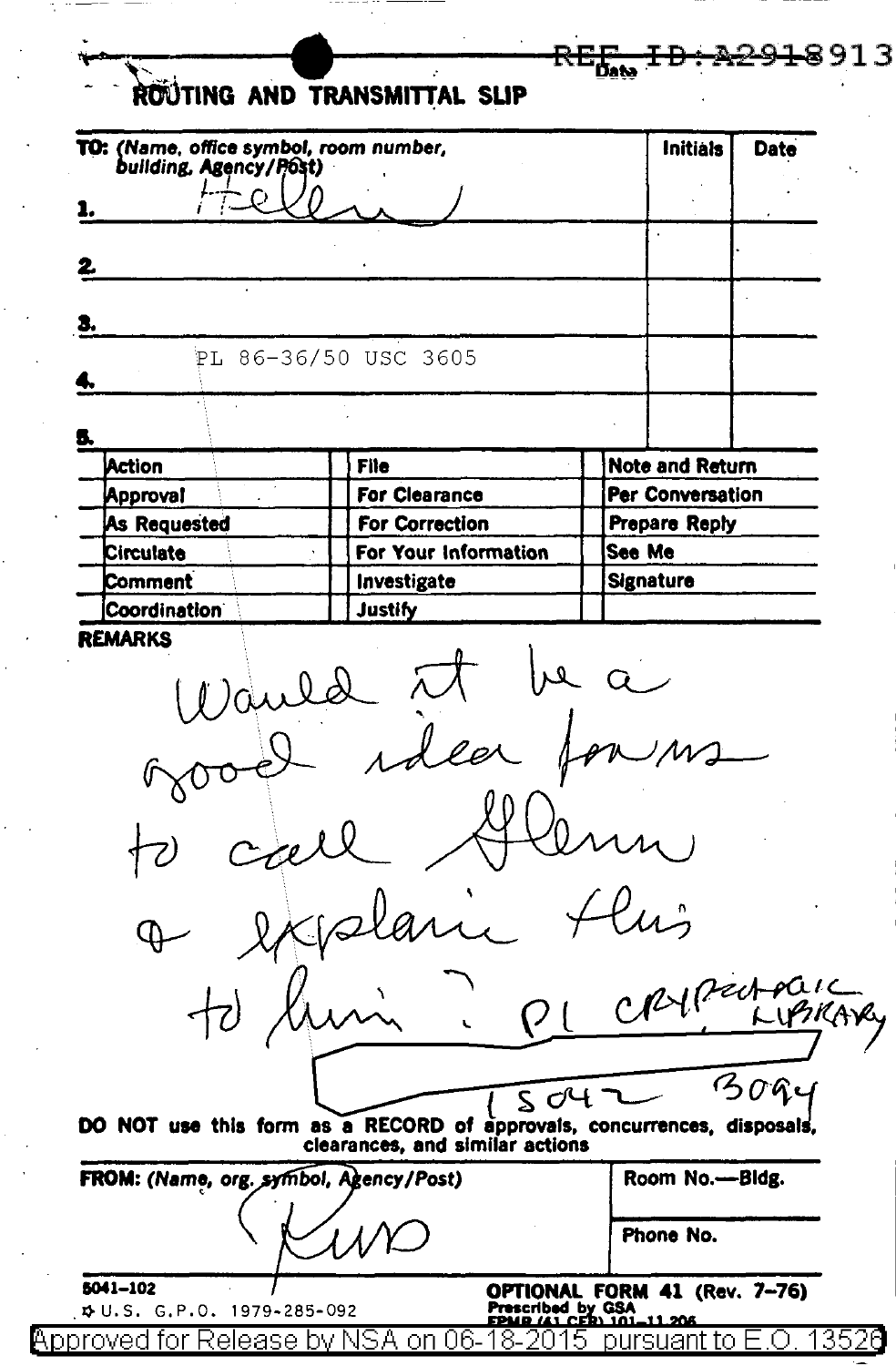REF ID: A29189 LINRIED STAILES GOVERNMENT

H-OOOOO•••OO•O •·················<br>|-················ ...............<br>................ ..................

················· .................

................<br>*............*...

················· ················· ...............<br>................ ················· ................ ················ ••••••••••••••••<br>•••••••••••••••••• ................. ................. ................. ::::::.~.'::::: *:: :.* 

................<br>................ ·················<br>··················

I •••••••••••••••• ...............<br>................

> ................<br>................ ................. . ............... . ................. .<del>................</del>. ··············-·· ...............<br>................ ················ <del>...............</del>

. ............... . ................ .................<br>................. . ............... .

•••u••••••••••• ......**........** 

. .............. . ................

...............<br>............... .................. ...............<br>............... ··················<br>·················· ................. .................

.. ··············~ ················ ................ OOOO•••o•OHOO•OO

...............<br>................ ................. .....•.......... . .............. . ·················<br>···················

.:::::::::::::::: . ::::::::..::::::::· ·················

*:::::::::::::::i* 

15 September 1981 Contes 15 September 1981<br>memorandum

\... ;.~· .. **e** 

REPLY TO T54

 $R.G.$  Fisher, $I54$ , $2268$ s  $Serial: 754-028-81$ 

sualect: Classification of Documents in the William F. Friedman Collection, George C. Marshall Research Center

\_, \_\_\_\_\_\_\_\_ .....\_\_,\_ .·-·-------------:-·-··~- -·- \_\_ ,\_ ··-----~-- --

To: Chief, Pl

1. In June, Mr. Russ Fisher of this organization made a short,<br>informal visit to the Marshall Research Center and reviewed a portion of the documents in the Friedman Collection. He was informed that several of the documents which we still considered to be sensitive were on the open shelves, available to anyone who visited the Collection. (Due to the fact that the documents were being moved and relocated, he did not actually see the classified material.) Through subsequent correspondence, we have learned that several of the documents in question had been incorrectly declassified in 1975.

2. We are planning on sending Mr. Fisher and Mr. Wallace Winkler to Lexington next month to review-all of the documents in the collection and to restore classification, when appropriate.

We have attached a list of classified documents which are in the collection. It is requested that you provide guidance to our team by noting on the list any documents which you believe can now be declassified.

4. We have annotated, according to the attached Key, those documents. which in our opinion and to our best knowledge are either· still sensitive and should be protected, are at NARS, or are available from Aegean Park Press.

5. Your assistance in this matter will most certainly be invaluable to our review team, and we would appreciate an early response to insure proper preparation prior to proceeding on the trip.

 $\mathcal{L}_{\mathcal{A}}$  and  $\mathcal{L}_{\mathcal{A}}$  (  $\mathcal{L}$ 

CHARLES R. WARE Chief, Archives and Hi story

Encl: a/s

 $\mathbb{Z} \times$ 

 $\mathcal{N}$ 

 $PQ = 0$  inventer the case  $1F = 6044$ <br>By Chass. (F them to use and

' / I I --- ---

REPLY POE FOND of 21/FI

Buy U. – Savings Bonds Regulariy on the Payroll Savings Plan <sub>- ортіонац</sub> <sub>г</sub>овміно, іс •REV. 7-76 GSA FPMR .41 CFR 101-11.6 ~O\Q., 12

 $\sigma_{\kappa}$   $\sim$ 

**DU.S. Government Printing Office: 1980-211-153/5373** 

 $6044$  TAGLES.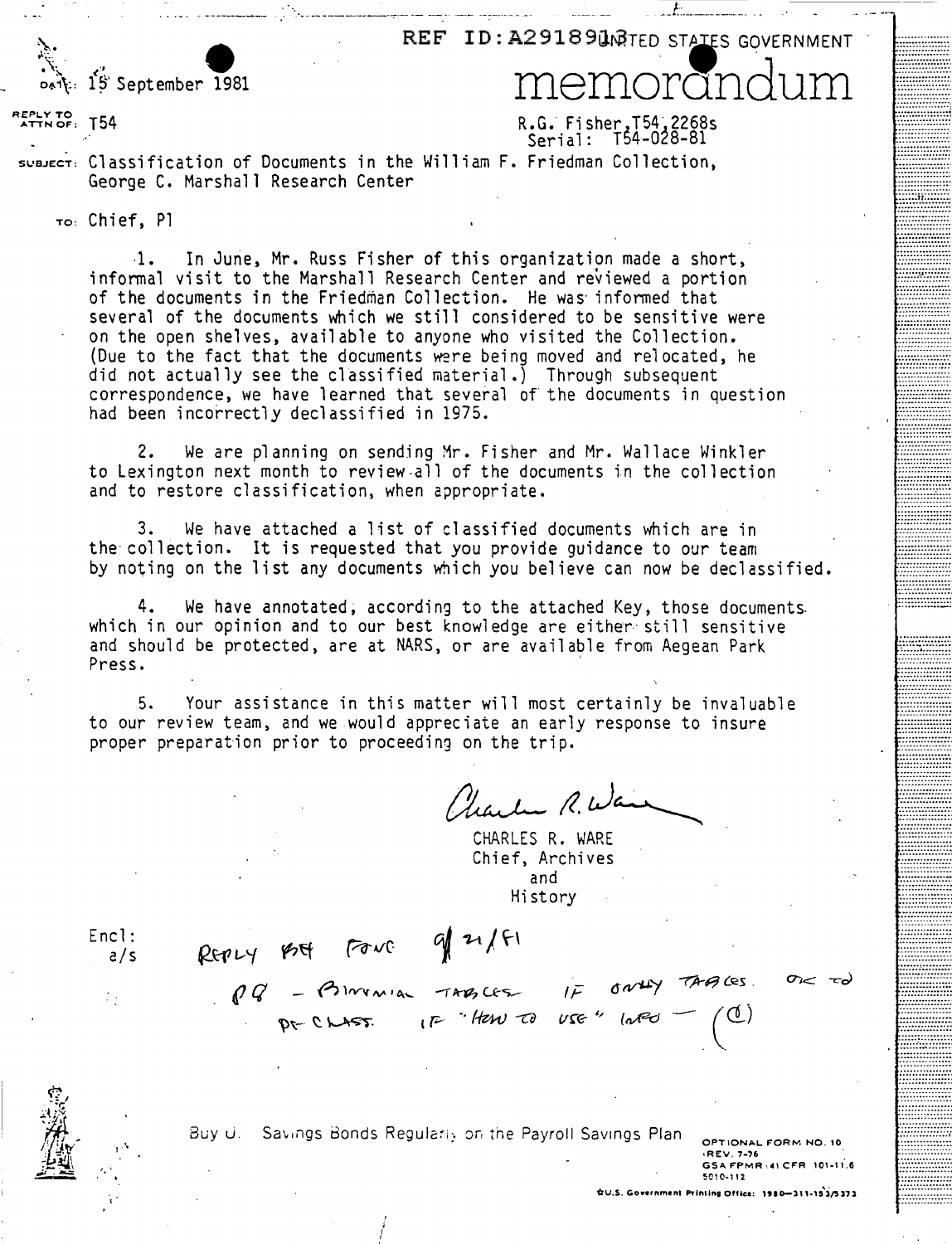

 $M/R$ : Information requested from Chief, Pl, to assist Messrs. Winkler and Fisher during their trip to the Marshall Research Center on or about 20 October, which should prove invaluable in their<br>review of the documents in the Friedman Collection which may have been incorrectly declassified.

R.G. Fisher, T541, 2268, 15 Sept 81, pac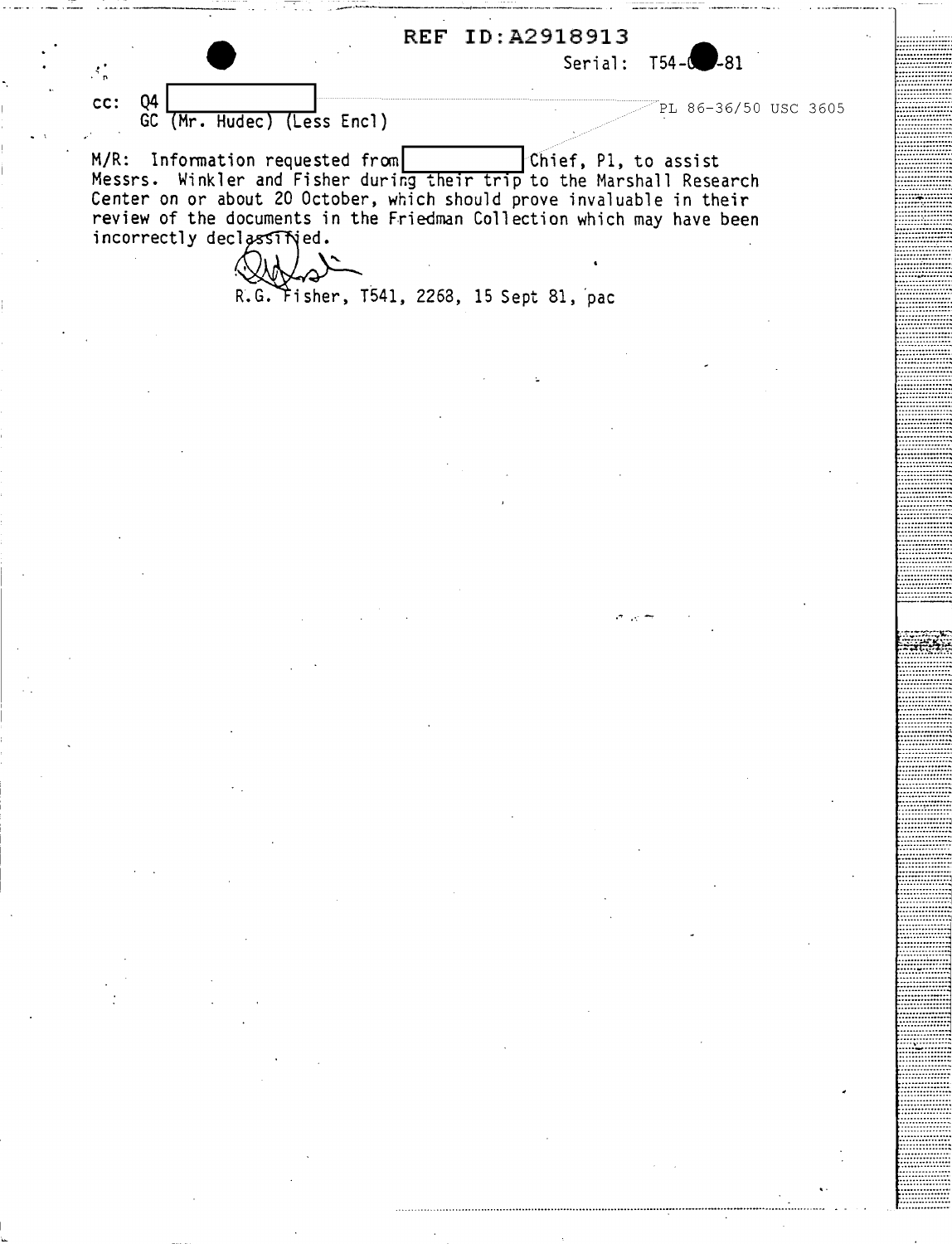## REF ID:A2918913

## TO NUMERICAL NOTATIONS 333.

Considered to be still classified  $\underline{\mathbb{R}}$  - $2-$ Declassified; at NARS; SRH-004 Declassified; at NARS  $3-$ Declassified; at NARS; available from  $\leq -$ Beream Park Press Deplassified  $5-$ Declassified; released to NARS 1974  $5 7-$ Declassified; available from Aegean Park Press

 $\frac{1}{\sqrt{2}}\sum_{i=1}^{n}\frac{1}{\sqrt{2}}\sum_{i=1}^{n}\frac{1}{\sqrt{2}}\sum_{i=1}^{n}\frac{1}{\sqrt{2}}\sum_{i=1}^{n}\frac{1}{\sqrt{2}}\sum_{i=1}^{n}\frac{1}{\sqrt{2}}\sum_{i=1}^{n}\frac{1}{\sqrt{2}}\sum_{i=1}^{n}\frac{1}{\sqrt{2}}\sum_{i=1}^{n}\frac{1}{\sqrt{2}}\sum_{i=1}^{n}\frac{1}{\sqrt{2}}\sum_{i=1}^{n}\frac{1}{\sqrt{2}}\sum_{i=1}^{n}\frac{1}{\sqrt{2}}\$ 

8- Sanitired

 $\mathcal{L}_{\mathcal{A}}$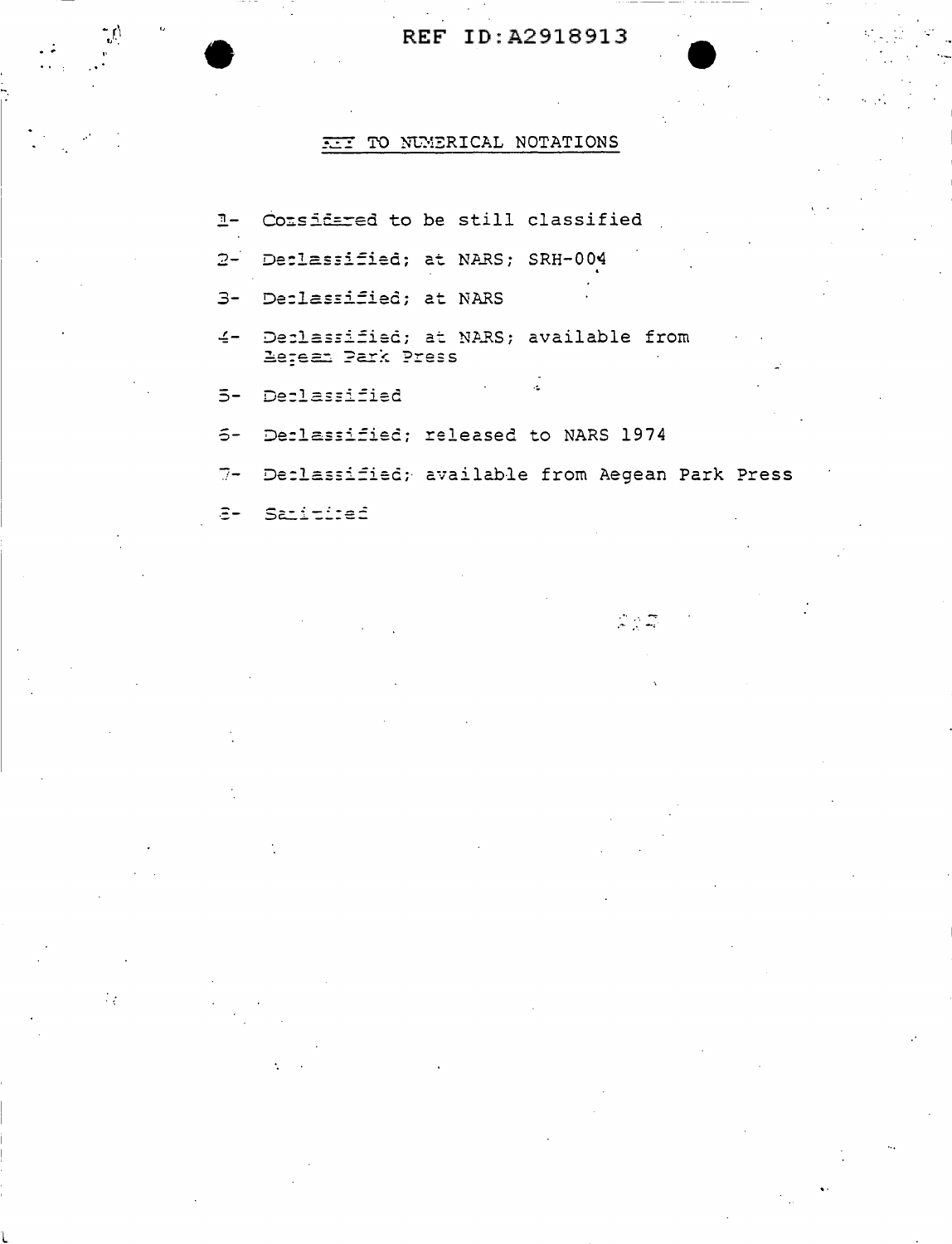GEORGE C. MARSHALL RESEARCH LIBEARY CLASSIFREFPIELIAZG08913

Eey:  $(0) = 0$ fficial Use Only (R) = Restricted  $(C) = C$ criidential  $(S) = Secret$ 

 $\frac{1}{2}$ 

(0) Callimanos, Lamiros D. and William F. Priedman. Military Cryptanalvtics. Part II. Office of Training Services, National Security (1) Agency, Ft. George G. Meade, Md.: October 1959.

(C) Priedman, William. Six Lectures on Cryptology. Wational Cryptologic School, National Security Agency: 1965.

 $\mathbf{L}$ 

(C) Priedman, William F. and Lambros D. Callimahos. Wilitary Cryptanalviics. Part I. National Security Agency, Washington: April, 1958.

(E) United States. Arry. Eastern Signal Corps Schools. Military Cryptography: Instructor's Lesson Plans, CSD-13. Eastern Signal Corps Unit Training Center, Fort Monmouth, New Jarsey: Septem $ber, 1943.$ ್ಲಿ ಲೈ

(E) United States. Army. Signal Corps, Cryptographic Division. Prench Word List. Fort Monmouth, New Jersey: August, 1942.

(E) United States. Army. Signal Corps. Cryptographic Division. German Word List. Fort Monnouth, New Jersey: August, 1942.

(R) United States. Army. Signal Corps. Cryptographic Division. Ital-<br>ian Word List. Fort Monmouth, New Jersey: August, 1942.

(R) United States. Army. Signal Corps. Cryptographic Division. Portuguese Word List. Fort Monmouth, New Jersey: August, 1942.

(R) United States. Army. Signal Corps. Cryptographic Division. Span-<br>And Michael Mord Mism. Port Monmouth, New Jersey: August, 1942.

(E) United States. Army. Signal Corps School, Port Honmouth, New Jersey. Military Cryptography: Instructor's Lesson Plans, CSD-13. Sig-<br>mal Corp; Replacement Iraining Center, Port Monmouth, Red Bank, New Jersey: December 1942.

(R) United States. Army Security Agency. Elements of Orwotography, by (R) United States. Army Security Agency. Elements of Orwotography, by de Cryptographie" by Captain Albert E. Highley, A.U.S. Washington

(E) United States. Navy Department. Office of the Chief of Naval Opera-(4) tions. Creatise on Cryptography, by Andre Lange and D. A. Soudart. (Published 1925, Librarie Felix Alchn, 108 Blvd. St. Germain).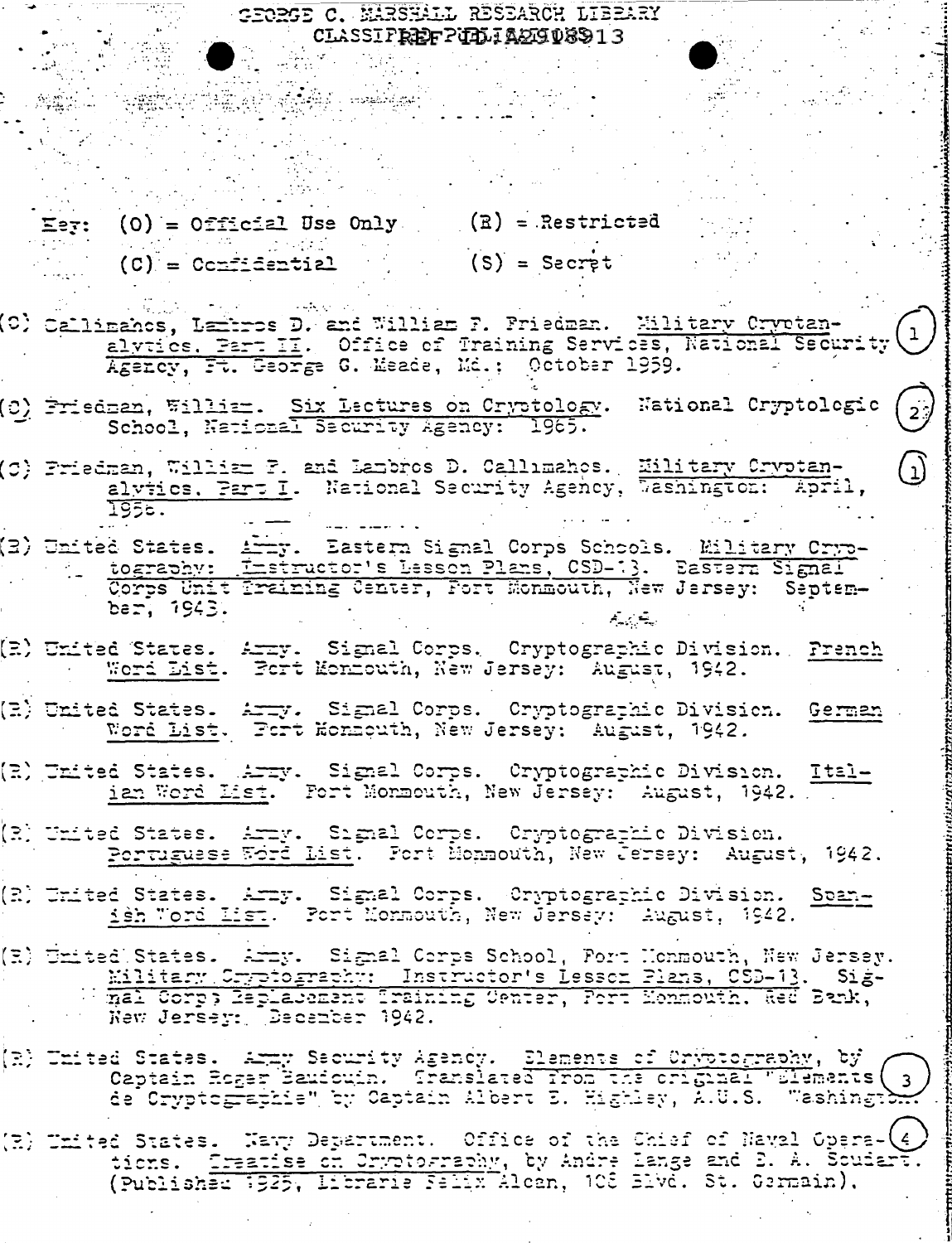|                        | $\Omega$                                                        | $\zeta$                                                                                             | $\Omega$                                                                                 | $\circ$                                                                                                                  | $\bullet$                                                                                                                                                                                                                                                                                                            | ¦IJ                                                                                          | $\Omega$                                                                                                                                                                                                                                                                                                                                                                                                                                  | Q                                                                                                                                                                                             | w                                                                                                                                                    | ഗ                                                                                                              |                                                                                                                                                                                                                                                                                                                     |                                                              |
|------------------------|-----------------------------------------------------------------|-----------------------------------------------------------------------------------------------------|------------------------------------------------------------------------------------------|--------------------------------------------------------------------------------------------------------------------------|----------------------------------------------------------------------------------------------------------------------------------------------------------------------------------------------------------------------------------------------------------------------------------------------------------------------|----------------------------------------------------------------------------------------------|-------------------------------------------------------------------------------------------------------------------------------------------------------------------------------------------------------------------------------------------------------------------------------------------------------------------------------------------------------------------------------------------------------------------------------------------|-----------------------------------------------------------------------------------------------------------------------------------------------------------------------------------------------|------------------------------------------------------------------------------------------------------------------------------------------------------|----------------------------------------------------------------------------------------------------------------|---------------------------------------------------------------------------------------------------------------------------------------------------------------------------------------------------------------------------------------------------------------------------------------------------------------------|--------------------------------------------------------------|
|                        | ូ<br>μ.                                                         | ၟ<br>μ.                                                                                             |                                                                                          | $\Gamma$                                                                                                                 |                                                                                                                                                                                                                                                                                                                      |                                                                                              |                                                                                                                                                                                                                                                                                                                                                                                                                                           | ទ្រ                                                                                                                                                                                           |                                                                                                                                                      | ទ្ជ                                                                                                            |                                                                                                                                                                                                                                                                                                                     |                                                              |
|                        | r t<br>ID.<br>ח ני .<br>1.00                                    | cŀ<br>tD.<br>패 패페 마<br>,ز ۱<br>$\mathbf{w}$<br>``ل)                                                 | w<br>n.<br>ָט.<br>$\frac{1}{2}$<br>Ŀ.                                                    | сŀ<br>1D<br>머니 u                                                                                                         | c t<br>w<br><b>GENOD</b><br>$E$ <sub>H</sub> $\sigma$                                                                                                                                                                                                                                                                | ⊲ ผ<br>$N$ $\sim$                                                                            | cŀ<br>ŢD.<br>p.                                                                                                                                                                                                                                                                                                                                                                                                                           | ന<br>p,<br>ဝ ဖျ<br>-78<br>14,14                                                                                                                                                               | cr<br>Œ<br>31.76<br>Ωí                                                                                                                               | c٢<br>计时间<br>w                                                                                                 | Q)<br>p,<br><b>IQ N</b><br>ដ្ឋ                                                                                                                                                                                                                                                                                      | መ<br>п<br>н                                                  |
|                        | lit ta<br>$\mathbf{w}$ of<br>1 - 1 M                            | 10 <sub>10</sub><br>m<br>! \'  ~1<br>長速であ<br>ト・ハリローの<br>11.<br>w,                                   | 10<br>11 <sub>m</sub><br>O.<br>w<br>13. I.I<br>$\Omega$<br>-e b                          | せまる いちかい<br>-c h<br>c t l<br>$\omega$ or $\omega$<br><i>DWS eF</i>                                                       | 음 여기 유<br>$\boldsymbol{w}$<br>$\mathbf{v}$<br>W.<br>$D_f$ $cl$ $D_f$<br>۲ŀ,                                                                                                                                                                                                                                          | 倍男<br>モト くの<br>かみ<br>∣o w<br>la In<br>$11 - 11 = 11$                                         | $\frac{5}{2}$<br>$\left[0\right]$ $e$ $\left[1\right]$<br>W)<br>(の) 1-2寸(1)<br>$\mathbf{f}$                                                                                                                                                                                                                                                                                                                                               | $\begin{bmatrix} 1 & 1 \\ 1 & 1 \\ 1 & 1 \end{bmatrix}$<br>热似<br>$\mathbf{w}$<br>$\begin{pmatrix} 1 & 0 \\ 0 & 0 \end{pmatrix}$<br>$\Omega$<br>$\mathbf{w}$ $\mathbf{i}$ $\mathbf{-}$<br>-c t | 貴朝 碧棕色<br>也向<br>$\begin{pmatrix} 1 & 0 \\ 0 & 1 \end{pmatrix}$                                                                                       | $\frac{1}{100}$<br>!!!<br>!.Y<br>から売す の<br>ľ1.<br>n ch                                                         | $10^{+10}$<br>$\mathfrak{c}$<br>  IÚ<br>$\ddot{\mathbf{r}}$<br>하명<br>(0 <i>0</i> )<br>ia<br>La<br>m<br>Fi<br>$\boldsymbol{\omega}$                                                                                                                                                                                  | ۱.<br>ا<br>$\frac{13}{14}$ $\frac{13}{14}$ $\frac{13}{14}$   |
|                        | e fr<br>70 (0)<br>lo n                                          | ا -<br>$\mathbf{u}$<br>$  \mathfrak{c} \rangle$ (i)<br>m.<br>(1, 0)<br>τI<br>,,,<br>o               | $1 - 10$<br>** tr<br>'r I 10<br>÷∯⊭                                                      | <b>CEMP</b><br>$(n)$ to to<br>τH<br>$\bullet$                                                                            | ٩U<br>'د !<br>LA ID.<br>ピリ<br>e H                                                                                                                                                                                                                                                                                    | (0, 0)<br>$\mathbf{\mathcal{L}}$<br>M.<br>Œ<br>Я<br>٠<br>8                                   | $\mathbf o$<br>$\mathbf{H}$<br>w<br>(T)<br>O)<br>he e                                                                                                                                                                                                                                                                                                                                                                                     | ·'· (l)<br>(n, n)<br>$\pm 111$<br>ith.                                                                                                                                                        | $\frac{1}{2}$<br>$1 - 0$<br>$\left\langle \theta \right\rangle$<br>  (A<br>$\bullet$<br>VIET STEEP                                                   | $\mathbb{B}$<br>  -'+ (D<br>04<br>n<br>W<br>44<br>ဂူ<br>in L<br>$\bullet$                                      | M<br>ព្វព្រំ<br>1.Je e<br>ן⊶ן                                                                                                                                                                                                                                                                                       | 'N LD                                                        |
|                        | . .<br>0 E 1 I<br>m                                             | !!<br>w<br>٠ı<br>m<br>$\mathbf{r_i}$<br>$1 +$                                                       | . v In<br>AO O<br>w<br>w<br><u>ດາ10</u>                                                  | MID<br>ता । ५<br>(I) ]<br>÷.<br>$m$ (c) $m$                                                                              | m.<br>ו ו<br>rt 11<br>lit n<br>$(0-1)$<br>詐<br>m<br><b>VJ (JI)</b>                                                                                                                                                                                                                                                   | io Allit<br>$\mathbf{U}$<br>Л<br>ာ<br>w                                                      | il:<br>l   1<br>$\parallel \cdot \parallel \cdot \parallel$<br>いっぱい<br>레없                                                                                                                                                                                                                                                                                                                                                                 | ľ,<br><b>WILL</b><br>I۲<br>$\mathbf{e} \in \mathbf{p}$<br>120 Jul<br>l tidiv                                                                                                                  | ・立身地<br>O IIV<br>w<br>$\bullet$<br>1 M                                                                                                               | i.<br>lŀh<br>Կ⊪<br>74<br>٠i<br>m<br>W.<br>-11                                                                  | W<br>$\left  \cdot \right $<br>$\mathbf{r}$<br>$\mathbf{E}$<br>$\left  \frac{1}{4} \right $<br> 5                                                                                                                                                                                                                   | 봄의                                                           |
|                        | m 14<br>1 h.<br>ં\')<br>let (D                                  | m<br>.<br>w<br>AO O<br>ש ייו<br>いせ<br>w<br>An El.                                                   | 11 C C C<br>₹ŀ.<br>С.,<br>$O$ $U$                                                        | ናገ⊡<br>心<br>old<br>$\overline{0}$<br>$\frac{1}{10}$ $\frac{1}{10}$                                                       | ព្យា<br>i e tr<br>jw o 囤<br>O.<br><b>U</b><br>盒 '색]                                                                                                                                                                                                                                                                  | a Chr<br><b>LO F</b><br>40.<br>كا<br>45. J.,<br>斗とト (0)<br>۱۰ ۱                              | t e F<br>$\frac{1}{11}$<br>w<br>li+ ש<br>$1 - 10$<br>$\begin{bmatrix} -1 \\ 0 \\ 0 \end{bmatrix}$                                                                                                                                                                                                                                                                                                                                         | $\omega_1$ $\omega_2$ and $\omega_1$<br>W,<br>₩<br>۹t<br>$\mathbf{1}$<br>;ក្យ ៣៊<br>U                                                                                                         | Cl Ol<br>္ၿပ<br>W.<br>$\Omega$<br>ロー                                                                                                                 | 間の<br><b>NO IP</b><br>်<br>(၁<br>š.<br>$\bullet$                                                               | (D)<br>U)<br><b>BE295</b><br>BE296<br>BE29<br>IJ<br>នៅ អ៊ី<br>សូ សូ                                                                                                                                                                                                                                                 | rien<br>Sig<br>Ö١<br>$\circ$                                 |
|                        | にいい<br> က ည<br>-11<br>にひょれ                                      | (၁''t<br>$\cdot$ $\omega$<br>w<br>$\leq$<br>et et                                                   | $\mathbf{E}$<br>トリひ<br>j.,<br>m<br>くけいけ<br>$\mathbf{E} \cdot \mathbf{S}$<br>$\mathbf{u}$ | ln 'd<br>11   I<br>സ<br>打撞<br>$^{\bullet}$                                                                               | 'ci<br>w<br>м<br>l Mi                                                                                                                                                                                                                                                                                                | ט'ט <br>$\cdot$ . $\omega$<br>$\frac{1}{v}$<br>풀린<br>Þ<br>w,<br>-ch                          | טי פֿן<br>ק'מ<br>$\boldsymbol{\omega}$<br>上川田<br>볡<br>$\boldsymbol{\omega}$<br>屮                                                                                                                                                                                                                                                                                                                                                          | $\boldsymbol{\mu}$ is<br>$ w'$ u<br>$\cdots$ $\omega$<br>w)<br>kw.<br>$^{\bullet}$<br>$\mathbf{u}$<br>S.<br>۱– د۲                                                                             | $\frac{1}{2}$ $\frac{1}{2}$ $\frac{1}{2}$ $\frac{1}{2}$ $\frac{1}{2}$ $\frac{1}{2}$<br>$\mathbf{v}$<br>Ħ<br>$(D \cap N)$<br>سر رم<br>いけ              | <b>Han.</b><br>$\frac{1}{2}$<br>li∸ et                                                                         | H.<br>μ.                                                                                                                                                                                                                                                                                                            | $\omega$<br>トリード<br>ᡕᠰ<br>rh<br>w<br>IJ                      |
|                        | いロ<br>$\boldsymbol{\mathsf{n}}$ iv<br>ر:<br>l م<br>¦O ←         | B<br>ΞÎ<br>$\boldsymbol{\omega}$<br>$\mathbf{v}$<br>Ħ<br>j٠.<br>ဂ+                                  | -11<br>(b<br>ρ.<br>10<br>$\Omega$ :1<br>ıν<br>$10$ $e2$<br>cl j                          | ਹ ਦਾ ਸ<br>0 <sub>c</sub>                                                                                                 | ins<br>Anon<br>Anon<br>Anon<br>$c$ <sup>t</sup> $\omega$<br>$\Box$<br>$\sigma$ $\epsilon$ +                                                                                                                                                                                                                          | U<br>ੈਹ<br>ば し<br>ದ<br>l≺<br>$-1$                                                            | $\begin{bmatrix} 0 & 0 \\ 0 & 0 \\ 0 & 0 \end{bmatrix}$<br>ы<br>ct p<br>$\mathbf{P}$<br>베리<br>ct<br>$\mathbf{r}$                                                                                                                                                                                                                                                                                                                          | $\rightarrow 0$<br>in D<br>10 <sup>14</sup><br>15<br>൛<br>$\tilde{\bm{\omega}}$<br>ば<br>85.<br>$\sim$ $\sim$<br>$\overline{C}$ of                                                             | IJ<br>O.<br>ທ ⊢¶<br>$\mathbf{o}$<br>-0<br>Þ<br>ct.<br>$\mathbf{f}$<br>IJ<br>w<br>त्तीए। त                                                            | ່ດ ຢ່<br>C. 1<br>$\mathbf{H} \times \mathbf{F}$<br>$\mathbf{I}$<br>ដ<br>μŀ<br>하법한                              | ូប<br>លុ<br>$\ddot{\tilde{b}}$<br>Ħ.<br>cl: UN<br>ゖ<br>liy.<br>μ. 1<br>$H.00 -$<br>.et<br>$\overline{0}$ <sup>1</sup>                                                                                                                                                                                               | ်ငံ့<br>ဂ္ဂ<br>g<br>$\mathbf C$<br>٠<br>甩                    |
|                        | 51.<br>$\epsilon$ l O                                           | w<br>et.<br>$\bullet$<br>H<br>w<br>$\Omega$<br>$W$ $\bigcirc$                                       | m<br>сt<br>N<br>ω<br>$\circ$<br>w                                                        | *ul∗<br>Ч<br>ן י<br>비난이                                                                                                  | lự ping x<br>$\boldsymbol{\mathfrak{m}}$<br>н.<br>ດ<br>μ.<br>$D$ is<br>$\mathbf{w}$ $\mathbf{O}$                                                                                                                                                                                                                     | 뎂<br>w.<br>,כו<br>$\frac{1}{\mathsf{D}}$<br>O                                                | 0.15<br>۰,<br>$\mathbf{m}$<br>w<br>$\bigcirc_{\nu}Q'_{\nu}$<br>∣•d O                                                                                                                                                                                                                                                                                                                                                                      | $\Omega$<br>内<br>Φ<br>ึປ.<br>$\overline{\mathbf{C}}$ to                                                                                                                                       | сŀ.<br>エルトレート<br>$ - $ $\omega$<br>w<br>$\Omega$<br>M.<br>$ e $ O<br>ı.,                                                                             | $\mathbf{D}$ (0<br>O                                                                                           | $\mathbf{o}^{\prime}$<br>্ৰ<br>O                                                                                                                                                                                                                                                                                    | រ្តា<br>प्त<br>w<br>$\vec{e}^{\vec{p}}$                      |
|                        | $\mathbf{u} \cdot \mathbf{u}$<br>トートウ<br>.مم م-ا<br>ייי         | $\omega$ is $\sim$<br>$\mathbf{I}$<br>ct  <br>いード<br>ωI<br>$\epsilon$ +<br>റ                        | $\mathbf{H}$<br>$\Omega$<br>ピトリ<br>نر .تر<br>$\mathbf O$<br>$\mathbf{c}$<br>$\Omega$     | 司马马<br>$P[\omega F]$<br>$ g $ is $P$<br>$\alpha$ $\approx$ $\alpha$                                                      | तः में<br>はや<br>ਸ਼ਿਲ੍ਹੇ<br>ਸ਼ਾਹ<br>$(U + h)$<br>ਾਜ ਸਮੇਂ<br>$0H + W$ O                                                                                                                                                                                                                                                | つら<br>ハイ・トリ<br>تمل<br>있었<br>$\Omega$<br>c I                                                  | $1 - 1$ el<br>厚馬<br>$H$ o<br> 3 <br>. ب<br>$\Omega$ -<br>$\Omega$<br>$\Omega$<br>w                                                                                                                                                                                                                                                                                                                                                        | $O$ <sup>1-1</sup><br>$\mathbf{C}$<br>$1 - h$<br>いし<br>この<br><b>;3.</b><br>٠ب<br>59.                                                                                                          | $\Omega_{\rm m}$<br>けす とり<br>ド・トリ<br>$O$ $P$<br>ندر ن<br>≺<br>$\mathbf{H}$<br>$\mathbf{u}$<br>$w$ o<br>$\Omega$                                      | DITTE<br>$\begin{bmatrix} 1 & 0 \\ 0 & 0 \\ 0 & 0 \\ 0 & 0 \end{bmatrix}$                                      | <b>ACH</b><br>马马<br>$\frac{1}{2}$<br>k.<br><u>ດ ໙່</u><br>w<br><b>BOC</b><br>$\ddot{\bm{w}}$                                                                                                                                                                                                                        | Þ<br>$O^*$ rd<br>$\overline{\omega}$<br>توا                  |
|                        | w<br>႕ ၀<br>ローッ                                                 | $\boldsymbol{\omega}$<br>tD  <br>IN 1<br>∙<<br>$\mathbf o$<br><u>ମ</u><br>$\mathbf{H}$              | (ď<br>いし<br>႙<br>ч<br>ដូ<br>$\mathbf o$<br>$D - 1 - 1$                                   | IJ∙ ⊀D<br>$\mathbf C$<br>Ħ<br>巨如<br>ဝ<br>H<br>$1 - 1$                                                                    | $O \rightarrow 0$<br>O(1)<br>那り<br>国号<br>$\frac{1}{1}$ $\frac{1}{1}$ $\frac{1}{1}$ $\frac{1}{1}$ $\frac{1}{1}$ $\frac{1}{1}$<br>$D - F$                                                                                                                                                                              | $c \vdash 0$<br>M<br>$ \mathbb{G} $<br>сI<br>$\circ$<br>CD.<br>$M + b$<br>w                  | <u>ບ'</u><br>۰بر<br>സ<br>$\bullet$<br>ර<br>$\mathbb{R}^2$<br>$1 - 0$<br>$\mathbf{w}$ $\mathbf{v}$<br>$(D + b)$                                                                                                                                                                                                                                                                                                                            | eHd ⊕<br>92.7<br>O.<br>Ωλ<br>$\circ$<br>na bh                                                                                                                                                 | м<br>$H \rightarrow 0$<br>w<br>景<br>ကျပ<br>ひけつち<br>m.                                                                                                | ဂ္ဂုိပ္ ပို                                                                                                    | $rac{6}{9}$<br>$\mathbf{H}$<br>H<br>$\leq$<br><b>W</b><br>١ન.                                                                                                                                                                                                                                                       | O,<br>Þ<br>$\bullet$<br>$\bullet$<br>$\bullet\bullet$<br>hτů |
|                        | w<br>rt,<br>につまご<br>- Ob<br>w                                   | ង<br>អ៊ី<br>$\mathbf{o}$<br>췺[法료<br>ハー・・・ こっか<br>l!ti<br>൜<br>'11                                   | cŀ<br>m<br>मित हो<br>ः<br>0, 3<br>тI<br>w                                                | ।∸∏ਚ<br>$\left  \begin{smallmatrix} 1\\1\\1\end{smallmatrix} \right $<br>$\Omega$<br>Cŀ<br>17<br>w<br>ltf<br>൜           | ດນັດ<br>-cl<br>他 记 (0-45)<br>(0, 1, 0)<br>$\bullet$                                                                                                                                                                                                                                                                  | ف.إ<br>$\frac{1}{2}$<br>-ct<br>$\mathfrak{p}$<br>٠.,<br><b>CD</b><br>4                       | <b>U</b><br>w<br>$\frac{1}{2}$<br>w<br>C <sub>1</sub> .<br>ŗ,<br>ാ വ<br>Ţς.<br>$1 - 1$ <sub>1</sub> (0)                                                                                                                                                                                                                                                                                                                                   | 이국<br>ਰੀਰੇ<br>-e h<br>$ln \left[ \omega \right]$ {2,<br>ता<br>w                                                                                                                               | io di<br>ز.<br>ل<br>त त<br>cŀ<br>ਰ ਵਿ<br>Į.,<br>ŀ₫ Θ.<br>$10 \theta$                                                                                 | $\frac{1}{2}$<br>-cl<br>$\begin{bmatrix} 1 & 0 \\ 0 & 1 \\ 0 & 0 \end{bmatrix}$<br>$\frac{1}{6}$ $\frac{5}{6}$ | in.<br>$\mathsf{C}$<br>ذب<br>$\frac{5}{2}$ $\frac{6}{2}$ $\frac{6}{2}$<br>۱۰ سال ۱<br>1et                                                                                                                                                                                                                           | --00<br>0761<br>274-0<br>1976                                |
|                        | $\mathbf{\Omega}$<br>けい<br>l 1 i 1 i<br>$\mathbf{F}$            | #⊎ L<br>. .<br>11   ! ›'<br>$\mathbf{F}$                                                            | れば<br>C)<br><u>ດ ຕ</u><br>13) LV<br>[ (l) - 1-2+                                         | ிட வ<br>$\mathbf{E}$<br>w<br>m<br>$ U $ $eV$ i-1.                                                                        | $\mathbb{Z}^4$ .<br>း က ဂ<br>w<br>エーエン<br>.ر (<br>₹.<br>$\boldsymbol{v}$ $\boldsymbol{\alpha}$                                                                                                                                                                                                                       | l (n<br>(l)<br>O<br>μ.<br>IJ                                                                 | `U¶'i<br>्रेल, स्मान क<br>$\mathbf{P}$<br>4g)<br>いし                                                                                                                                                                                                                                                                                                                                                                                       | W.<br>w<br>၊ ဂ<br>m.<br>いけず<br>$\left  \zeta \right\rangle$<br>وفرار وب                                                                                                                       | 13. J.I.I<br>M<br>ن دارا<br>C)<br>11.<br>$\boldsymbol{\mathsf{D}}$<br>ीस<br>ĮJ.<br>$\mathbf{z}$<br>핪                                                 | $\omega$   $\gamma$<br>ဂူ<br>耳目前<br>तीत नि                                                                     | <b>O</b><br>[].∪<br>ж,<br>$\bullet$<br>ч÷,<br>-10914<br>$\boldsymbol{\Omega}$<br>$\bullet$<br>$\leq$<br>;3<br>w                                                                                                                                                                                                     | ្អរ<br>ជ                                                     |
|                        | <b>ID</b><br>$\mathbf{r}$                                       | ΠU<br>τU<br>w<br>$1 - h$                                                                            | w<br>ー】 トト<br>w                                                                          | ω<br>2115<br>ŀ۰ŀ<br>Ы.<br>$\circ$                                                                                        | 17. ID<br><b>WA</b><br>O)<br>$+1$<br>$\mathbf{P}$<br>5<br>$c_{\rightarrow}$<br>Ψś                                                                                                                                                                                                                                    | ¦Ω Φ<br>w<br>$(0 + 5)$<br>IJ<br><b>d 'U</b>                                                  | ्रामी से क<br>н<br>O<br>$1 - 1$<br>Z.<br>റ<br>ŢΠ                                                                                                                                                                                                                                                                                                                                                                                          | - 10<br>Οl<br>$\mathsf{I}\mathsf{-}\mathsf{h}$<br>$\bullet$<br>w<br>ŀ۰                                                                                                                        | $5'$ $\omega$<br>$\boldsymbol{w}$<br>13 円- 円<br>U)<br>מז שיוויי                                                                                      | ທ "ເ; <br>$\cdot$  tr<br>- Իկ<br>ч<br>いけい                                                                      | $\ddot{\bullet}$<br>ni Idio<br>IJ<br>$15$ $1 - 5$<br>ರ<br>ឋ<br>ᅭወ<br>ct                                                                                                                                                                                                                                             |                                                              |
|                        | יין ש<br>גז ג<br>$\begin{bmatrix} 1 & 0 \\ 0 & 1 \end{bmatrix}$ | Signa<br>Pricini<br>Fritri                                                                          | $\frac{100}{100}$<br>$\frac{1}{2}$<br>$O -$<br>F <sub>b</sub>                            | $\begin{bmatrix} 0 \\ 1 \\ 0 \end{bmatrix}$<br>č.<br>$\lim_{\substack{a \to 1 \ a}}$<br>$\mathbf{H}$<br>$\bullet\bullet$ | <b>SP 022</b><br>$\frac{5}{2}$<br>$\frac{1}{2}$<br>$\frac{1}{2}$<br>$\frac{1}{2}$<br>$\frac{1}{2}$<br>$\frac{1}{2}$<br>$\frac{1}{2}$<br>$\frac{1}{2}$<br>$\frac{1}{2}$<br>$\frac{1}{2}$<br>$\frac{1}{2}$<br>$\frac{1}{2}$<br>$\frac{1}{2}$<br>$\frac{1}{2}$<br>$\frac{1}{2}$<br>$\frac{1}{2}$<br>$\bullet$ $\bullet$ | Sagnah<br>Setata<br>Trint                                                                    | $\left \frac{1}{2} \sum_{i=1}^{n} \alpha_i \right  \leq \frac{1}{2}$<br>n.<br>본분.                                                                                                                                                                                                                                                                                                                                                         | Si<br>Fee<br>Tee<br>IJ.<br>U.<br>w<br>8<br>$\ddot{B}$                                                                                                                                         | $\frac{13}{20}$<br>$\frac{13}{20}$<br>$\frac{13}{20}$<br>$\frac{13}{20}$<br>$\frac{13}{20}$<br>ี เบ<br>$1 - \omega$                                  | <b>REFE</b><br>Euting                                                                                          | $\frac{1}{2}$ $\frac{1}{2}$ $\frac{1}{2}$ $\frac{1}{2}$ $\frac{1}{2}$ $\frac{1}{2}$ $\frac{1}{2}$ $\frac{1}{2}$ $\frac{1}{2}$ $\frac{1}{2}$ $\frac{1}{2}$ $\frac{1}{2}$ $\frac{1}{2}$ $\frac{1}{2}$ $\frac{1}{2}$ $\frac{1}{2}$ $\frac{1}{2}$ $\frac{1}{2}$ $\frac{1}{2}$ $\frac{1}{2}$ $\frac{1}{2}$ $\frac{1}{2}$ | চ.-<br><b>U</b> M                                            |
|                        | 高<br>د. و<br>مـرا<br>$\Omega$                                   | 出<br>ः ।<br>$\mathfrak{t} \mathfrak{w}$ .<br>(f)<br>IH O                                            | $\frac{1}{2}$<br>$\frac{1}{b}$<br>$\Omega$<br>$\Omega$<br>o<br>٠                         | $\frac{1}{10}$<br>$\frac{0}{10}$<br><b>vold</b>                                                                          | $\mathfrak{w}$<br>il Offi<br>Transi<br>$\begin{array}{c}\n\stackrel{\rightarrow}{\sim} & \stackrel{\rightarrow}{\sim} \\ \stackrel{\rightarrow}{\sim} & \stackrel{\rightarrow}{\sim} \\ \stackrel{\rightarrow}{\sim} & \stackrel{\rightarrow}{\sim} \\ \end{array}$                                                  | $\frac{1}{2}$<br>ď<br>市の<br>$\mathbf{O}$                                                     | <b>ALLES</b><br>$\ddot{u}$                                                                                                                                                                                                                                                                                                                                                                                                                | ₹Ť.<br>He s<br>peal<br>ceal<br>Prin                                                                                                                                                           | $\uparrow$ $\uparrow$ $\uparrow$ $\uparrow$ $\uparrow$<br>$\begin{matrix} 0 \\ 0 \\ 1 \end{matrix}$<br>$\frac{m}{2}$<br>$\Omega$<br>1-1 <sub>1</sub> | トード<br>$\bullet$<br>D<br><b>DISTER</b>                                                                         | $\frac{6.257726}{1934}$<br>$\frac{1934}{1934}$<br>$\frac{1934}{1934}$                                                                                                                                                                                                                                               | Seteriss                                                     |
| $\mathcal{I}^{\prime}$ | <b>U</b> 14<br>응로<br>l∺r o                                      | $\mathbf{r}$<br>$\mathbf{\circ}\cdot$<br>$1 - 1$<br>$\mathbf{H}$<br>$14.0'$ $14$<br>$\Omega$<br>かくさ | $-255$<br>$\mathsf{D} \vdash \mathsf{D}$                                                 | N.<br>$\frac{16}{15} - 10$                                                                                               | $10^{14} + 14^{14}$<br>$\mathbf{p}$ o<br>$\bullet$ $\bullet$<br>$c1$ $0$                                                                                                                                                                                                                                             | $\frac{1}{10}$ $\frac{1}{10}$<br>OHH<br>$\Omega$<br>$1 - 1$<br>$1 - i$ <sub>1</sub> $c + 10$ | $\begin{array}{c}\n\frac{d}{dx} & \frac{d}{dx} & \frac{d}{dx} \\ \frac{d}{dx} & \frac{d}{dx} & \frac{d}{dx} \\ \frac{d}{dx} & \frac{d}{dx} & \frac{d}{dx} \\ \frac{d}{dx} & \frac{d}{dx} & \frac{d}{dx} \\ \frac{d}{dx} & \frac{d}{dx} & \frac{d}{dx} \\ \frac{d}{dx} & \frac{d}{dx} & \frac{d}{dx} \\ \frac{d}{dx} & \frac{d}{dx} & \frac{d}{dx} \\ \frac{d}{dx} & \frac{d}{dx} & \frac{d}{dx} \\ \frac{d}{dx} & \frac{d}{dx} & \frac{d$ | $\mathbf{p}$<br>et 1d o<br>$\mathbf{F}$ , $\mathbf{D}$ , $\mathbf{D}$                                                                                                                         | $1 - i1$<br>21                                                                                                                                       | 总<br>$\Omega$<br>$\Omega$<br>w<br>10                                                                           | Signal<br>United                                                                                                                                                                                                                                                                                                    | $\frac{5}{2}$                                                |
|                        | ∤∽, a<br>w.<br>$^{\prime}$<br>$\bullet$                         | ١D<br>$\Omega$<br>11<br>w                                                                           | $\omega$ $\omega$ $\omega$<br>$15'$ 01 $+1$                                              | $\frac{1}{2}$                                                                                                            | 0 <sub>1</sub><br>$p_{\cdot}$ .                                                                                                                                                                                                                                                                                      | ドロゲ<br>$\overline{10}$ .<br><u>ဂ</u><br>$\bullet$                                            | $\begin{bmatrix} 0 & 0 & 0 \\ 0 & 0 & 0 \\ 0 & 0 & 0 \end{bmatrix}$                                                                                                                                                                                                                                                                                                                                                                       | ਰ ਦਾ ਸ<br>$\tilde{\mathbf{u}}$<br>m<br>$\bullet$<br>$\bullet$                                                                                                                                 | gan<br>Fanada<br>Fanada<br>Banada<br><b>UT</b><br>$\mathbf{I}$                                                                                       | H<br>$\bullet$                                                                                                 | <b>OETEDinic</b>                                                                                                                                                                                                                                                                                                    | $\mathbf{z}$<br>$\begin{array}{c} 1 \\ 1 \\ 2 \end{array}$   |
|                        |                                                                 | س                                                                                                   | س                                                                                        | U1.                                                                                                                      |                                                                                                                                                                                                                                                                                                                      | rs e                                                                                         | o                                                                                                                                                                                                                                                                                                                                                                                                                                         |                                                                                                                                                                                               | U1                                                                                                                                                   | ທ<br>a ka dan yan yang yang di masa kara dai masa da masa masa ma                                              | ω                                                                                                                                                                                                                                                                                                                   | $\mathcal{F}_4$<br>منته بالمسا                               |

м.,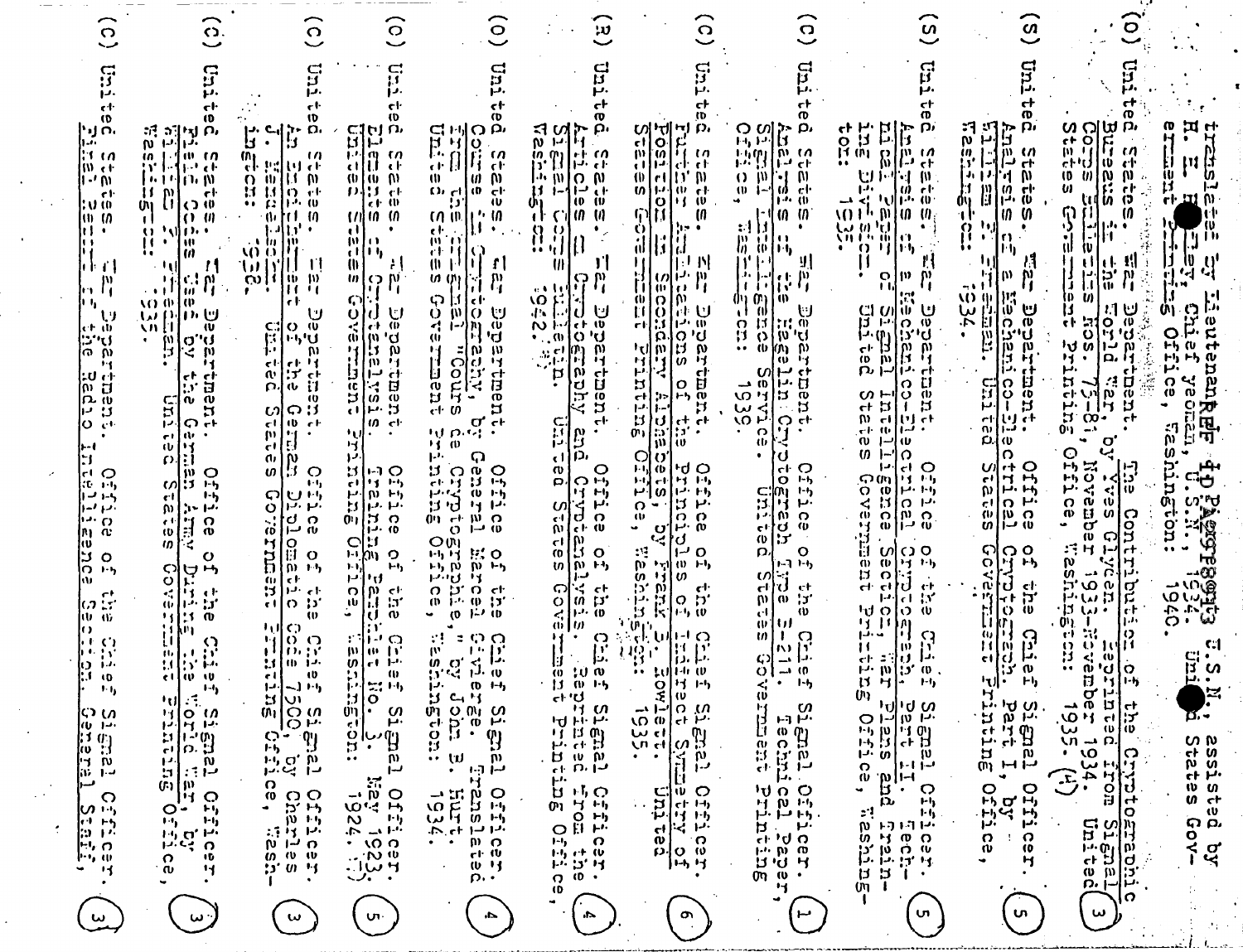Connect Bacquarters. A since Expeditionary Forces (S105257. (2001) Centre of the Street Intelligence Section, War Plans<br>And Framing Division. Ref: the Street Covernment Printing Of-<br>Tice, Techniston: 1935.  $\mathcal{F}$ 

- (C) United States. War Department. Office of the Chief Signal Officer. of the Signal Intelligence Section, War Plans and Training Divi-<br>sion. United States Government Printing Office, Washington: 1934.
	- (S) United States. War Department. Office of the Chief Signal Officer. Seneral Sclution for the Double Transposition Cither, by Solomon (1) Hullback. United States Government Printing Office, Washington: 1934.
	- (C) United States. War Department. Office of the Chief Signal Officer.  $(3)$ Berman Military Citiers from Pebruary to November, 1918. Tech-Hoal Paper of the Signal Hoteldigence Section, War Plans and<br>Praining Division. United States Government Printing Office, Rashimator: 1935.
	- (C) United States. War Department. Office of the Chief Signal Officer. The Index of Coincidence and Its Application in Cryptanalysis, ty while F. Prischan. United States Government Printing Office, Washington: 1935.

3)

 $(4)$ 

 $\overline{7}$ 

 $\left( \begin{array}{c} 7 \end{array} \right)$ 

(1)

- (E) United States. War Department. Office of the Chief Signal Officer.<br>Manual of Cryptography, by General Luigi Sacco, translated from<br>The original "Lamuale is Critiografia." United States Government Printing Office, Waskington: 1941. Jule
- (2) United States. War Department. Office of the Chief Signal Officer. Military Cryptanalysis. Part I. Monoalphabetic Substitution Frinting Cffice, Washington: 1938.18)
- (2) United States. War Department. Office of the Chief Signal Officer. Miltary Cryptenalysis. Part I, by William F. Friedman. Third Hermion. United States Government Printing Cffice, Washington: 1942.[9]
- (2) United States. War Department., Office of the Chief Sigmal Officer.  $\langle 1 \rangle$ Wiltery Cryptemalysis. Part II. Simpler Varieties of Poly-<br>Elphabetic Substitution Bystems, by William F. Friedman. United States Government Printing Childe: 1938.
- (E) United States. War Department. Office of the Chief Signal Officer. Military Cryptanslysis. Part II. Simpler Varieties of Poly-<br>Elphabetic Substitution Systems, by William F. Priechan, Third Echtion. United States Government Printing Office, Washington: 1943. \*
- (R) United States. War Department. Office of the Chief Signal Officer.<br>Williams Cryttanalysis. Part III. Simpler Varieties of Aperiodic<br>Substitution Systems, by Flindam P, Priedman. United States Gov-<br>Ermment Printing Offi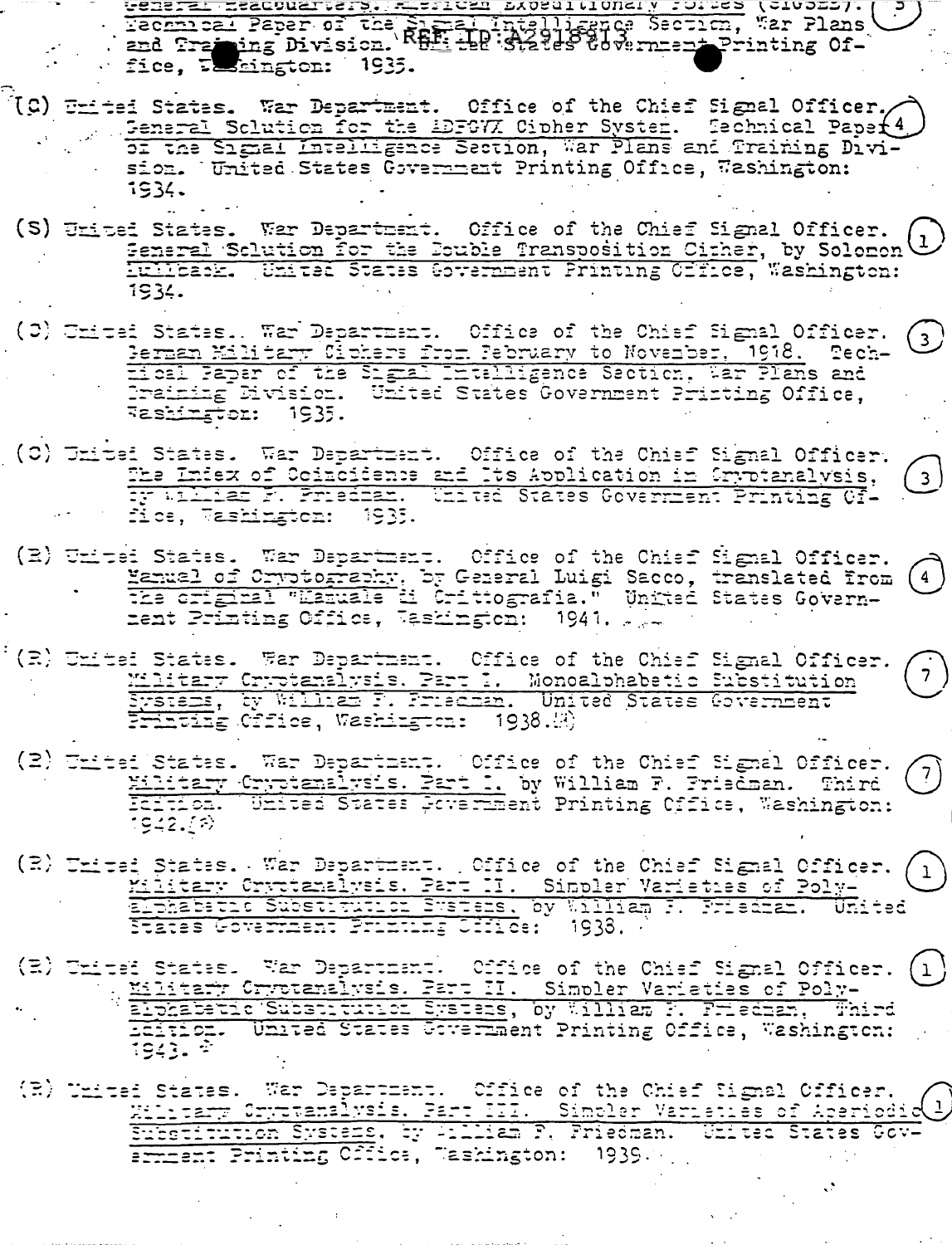| $\Omega$                                                                                                                                                                                                                                                                                                                                                                                         | $\Omega$                                                                                                                                                                                                               | O                                                                                                                                                                                                                                                                                                                                                                                                                                                                             |                                                                                                                                                                                                                          |                                                                                                                                                     | $\mathcal{C}^{\mathbf{p}}_{\mathbf{y}}$<br>$\frac{1}{\sqrt{2}}\frac{1}{\sqrt{2}}$                                                                                                          | $\sum_{\substack{p=1\\p\neq p}}$<br>$\mathcal{L}_{2}$<br>$\mathcal{C}$<br>$\frac{dy}{dy}$                                                                                            | $\widehat{\circ}$                                                                                                                                                         |                                                                                                                                                                                                                                    | ru                                                                                                                                          |
|--------------------------------------------------------------------------------------------------------------------------------------------------------------------------------------------------------------------------------------------------------------------------------------------------------------------------------------------------------------------------------------------------|------------------------------------------------------------------------------------------------------------------------------------------------------------------------------------------------------------------------|-------------------------------------------------------------------------------------------------------------------------------------------------------------------------------------------------------------------------------------------------------------------------------------------------------------------------------------------------------------------------------------------------------------------------------------------------------------------------------|--------------------------------------------------------------------------------------------------------------------------------------------------------------------------------------------------------------------------|-----------------------------------------------------------------------------------------------------------------------------------------------------|--------------------------------------------------------------------------------------------------------------------------------------------------------------------------------------------|--------------------------------------------------------------------------------------------------------------------------------------------------------------------------------------|---------------------------------------------------------------------------------------------------------------------------------------------------------------------------|------------------------------------------------------------------------------------------------------------------------------------------------------------------------------------------------------------------------------------|---------------------------------------------------------------------------------------------------------------------------------------------|
|                                                                                                                                                                                                                                                                                                                                                                                                  |                                                                                                                                                                                                                        |                                                                                                                                                                                                                                                                                                                                                                                                                                                                               |                                                                                                                                                                                                                          |                                                                                                                                                     |                                                                                                                                                                                            |                                                                                                                                                                                      | ۴ľ                                                                                                                                                                        |                                                                                                                                                                                                                                    |                                                                                                                                             |
| - 1141 114<br>t ni ta t<br>             <br>M   M                                                                                                                                                                                                                                                                                                                                                | 품기용 0*<br>-60   10 - 67<br>litik                                                                                                                                                                                       | ₩<br>MM 0:<br>W[w, a<br>रंगीरी स                                                                                                                                                                                                                                                                                                                                                                                                                                              | 운다 B[B]H 0*<br>不相对す<br>M<br>$\left( n \right)$<br>m<br>ΔH<br>U.<br>- e f                                                                                                                                                 | 합 없  읽] 같<br>$\mathbf{D}$<br>せいしつ<br>   O<br>IJ.<br>11 t I<br>τŀ                                                                                    | $\begin{bmatrix} 0 & 0 \\ 0 & 0 \end{bmatrix} = \begin{bmatrix} 1 & 0 \\ 1 & 0 \end{bmatrix}$<br>$\mathbf{u}_1^{\dagger} \mathbf{I}, \mathbf{q}$<br>U + 1<br>-et                           | n,<br>$\eta$<br>$\cup$                                                                                                                                                               | 黄瘤血症<br>O.<br>Ħ<br>$\Omega$<br>$\Omega$<br>-014<br>– ⊩ l∗<br>-11                                                                                                          | ा<br>답예<br>$\mathbf{C}$<br>. J 1,<br>$\eta$                                                                                                                                                                                        | الهالنا<br>  F                                                                                                                              |
| l De alt<br>anton<br>11 H W<br>$\mathbf{u}$<br>m<br>H.<br>0 <sub>i</sub> 1<br>M<br>μ.<br>10 00<br>င္ပူ () ျ<br>n                                                                                                                                                                                                                                                                                 | w<br>r b<br>in Date in<br>$(0 - i)^2$<br>$\frac{1}{2}$ is $\frac{1}{2}$ in the $\frac{1}{2}$                                                                                                                           | $\{0, 1, 1, 10\}$<br>$\left\vert m\right\vert m$ is the $\left\vert m\right\rangle$<br>$1 + 0$<br>やい ゆ                                                                                                                                                                                                                                                                                                                                                                        | 医性周回<br>' t<br>-111<br>$\left 1\right $ $\left 1\right $ $\left 0\right $<br>W<br>री टी<br>m truhi<br>0<br> () (n<br>ri(11) tu<br> w                                                                                     | 품명<br>$\Omega$ $\mathbb{N}$<br>ı٠,<br>la libbet<br>त मि।।<br>40. W<br>$\mathbf{E}$<br>【ドラー(の<br>$\bullet$                                           | (1, 1)<br>$\mathbf{P}$<br>主权主任<br>-o∤o<br>er Minfet, w<br>$\left  \frac{1}{12} \right $<br>   J ທ<br>$\bullet$                                                                             | 합리암<br>せけか<br>14 EF<br>刊刊页<br>11 '* W<br>はゅ<br>$\mathbf{r}_i$                                                                                                                        | 普鲁国昌普。<br>i e 11.<br>$\Omega$<br>  M W<br>$\left  \frac{0}{1} \right  + \frac{1}{1}$<br>n<br>٠                                                                            | $\frac{1}{2}$ ង<br>w<br>$U$ ) $H$<br>n                                                                                                                                                                                             | $\frac{1}{2}$<br>Н)<br> -                                                                                                                   |
| ه الرا<br>O<br>di<br>$ \mathbf{r} $<br>÷.<br>$\ddot{\phantom{a}}$<br>$\Omega$ ::<br>1:<br>$\mathbf{u}$<br>¦w M                                                                                                                                                                                                                                                                                   | j.,<br>$\Omega$ .<br>$\rightarrow$ ch<br>l M-<br>$\overline{O}$ $\overline{P}$ $\overline{I}$ $\overline{I}$<br>920                                                                                                    | $\Omega$ or $\Omega$<br>⊰∣№<br>$\overline{\mathfrak{g}}$<br>司                                                                                                                                                                                                                                                                                                                                                                                                                 | 940 [93]<br>$\bullet$<br>Ł,<br>문이법<br>26<br>$\bullet$<br>방법을 책<br>$\overrightarrow{h}$<br>$\mathbf O$<br>$D \cdot D$                                                                                                     | ≀∪ ⊹<br>$10 +$<br>样明<br>۳<br>l ທ<br>$\mathbf{F}[\mathbf{w}]\mathbf{p}$<br>보니<br>ြ။<br>ကို ဖိုး<br>сŀ                                                | ١U<br> u ∙<br>∵1<br>n<br>H.<br>$\frac{1}{2}$ $\frac{1}{2}$ $\frac{1}{2}$ $\frac{1}{2}$ $\frac{1}{2}$ $\frac{1}{2}$ $\frac{1}{2}$ $\frac{1}{2}$<br> ロ ・5・1<br>еŀ                            | $\bullet$ 1<br>$\mathbb{E}[\mathcal{C}]$ .<br>프레이<br>바라이드 :1<br> ri in ni<br>r t                                                                                                     | ١U<br>$\mathcal{C}$ .<br>$ 0\rangle$<br>IJ.<br> v  <br>w<br>$11 - 11$<br>w<br>せいしゃ<br>cŀ                                                                                  | $\epsilon$   $\mu$<br>70<br>w<br>$\begin{bmatrix} 1 \\ 0 \\ 0 \end{bmatrix}$<br>rŀ.<br> ።<br> <br>ch<br>$\boldsymbol{\theta}$<br>្ដរ<br>ល<br><b>U)</b><br>ឋ<br>اسل                                                                 | ce <sub>1</sub><br>ပၤလ<br>Ч.<br>は<br>- 7<br>ਹੇ<br>ਹ<br>$\mathbf{p}$ .                                                                       |
| $\frac{11}{15}$<br>$\frac{11}{15}$<br>14 H<br>$\frac{1}{2}$<br>c·l·                                                                                                                                                                                                                                                                                                                              | 認息<br>$\bullet$ .<br><br><br><br><br><br><br><br><br>сŀ                                                                                                                                                                | 高度<br>$\begin{array}{c}\n\frac{1}{2} \\ \frac{1}{2} \\ \frac{1}{2} \\ \frac{1}{2} \\ \frac{1}{2} \\ \frac{1}{2} \\ \frac{1}{2} \\ \frac{1}{2} \\ \frac{1}{2} \\ \frac{1}{2} \\ \frac{1}{2} \\ \frac{1}{2} \\ \frac{1}{2} \\ \frac{1}{2} \\ \frac{1}{2} \\ \frac{1}{2} \\ \frac{1}{2} \\ \frac{1}{2} \\ \frac{1}{2} \\ \frac{1}{2} \\ \frac{1}{2} \\ \frac{1}{2} \\ \frac{1}{2} \\ \frac{1}{2} \\ \frac{1}{2} \\ \frac{1}{2} \\ \frac{1$<br>$r$ $ O$ $\tilde{\theta}$<br>וטייט | <b>NO</b> th<br> 11 <br> WB<br>-e f<br>$C_{\text{A}}$ , $C_{\text{B}}$<br>雪地<br>$\left[\begin{array}{c} \frac{1}{2} & \frac{1}{2} \\ 0 & \frac{1}{2} \end{array}\right]$<br> ೧ U<br>တို့ ဖို့<br>ပြ<br>$\bullet$<br>ี (ภ | $ \vec{\omega} $<br>।- 'ਚੀ<br>H                                                                                                                     | 12.1世<br> 2 <br>$ 3 $ 1-1<br> 300<br>$\frac{1}{10}$ $\frac{1}{10}$ $\frac{1}{12}$<br>שיקו<br>$\mathfrak{r}$ is<br>$\circ$ $\mathfrak{m}$ $\cdot$                                           | $\mathfrak{b}$<br>  (n. 1-1<br>IJ.<br>$ \!\!\mathsf{C}\!\!\!\; $<br>国话<br>$\boldsymbol{\theta}$<br>$\frac{1}{2}$<br>'d                                                               | ויי יט ש<br>  (V) 13<br>ਸ਼ ਸੰਬਰ<br>$\mathbf{w}$<br>$\mathbf{u}_1$<br>∣⊢ ਯ<br>b.<br>C/[0, 0]                                                                               | مر<br>$H^{\dagger}$<br>$\mathbf{p}$<br>ဂ၈<br> ິ ເປ<br>$\sigma$ $\alpha$<br>$\frac{1}{2}$ $\frac{1}{2}$ $\frac{1}{2}$ $\frac{1}{2}$ $\frac{1}{2}$<br>(יין I <i>ן א</i> י                                                            | $\mathcal{C}$<br><b>V</b><br>ti<br>p<br>いの<br>. ت<br>اب ہ                                                                                   |
| $\mathcal{L}$<br>V。<br>H c:<br>없음<br>開閉<br>借书                                                                                                                                                                                                                                                                                                                                                    | $\frac{1}{2}$ $\frac{1}{2}$ $\frac{1}{2}$ $\frac{1}{2}$ $\frac{1}{2}$<br>11<br>et<br>$\begin{bmatrix} 0 \\ 0 \\ 0 \end{bmatrix} \begin{bmatrix} 1 \\ 1 \\ 0 \end{bmatrix}, \begin{bmatrix} 1 \\ 1 \\ 1 \end{bmatrix}.$ | ±u∥ w jv<br>-14<br>$^{\prime}$ ( $^{\prime}$<br>開開社                                                                                                                                                                                                                                                                                                                                                                                                                           | ا ا س<br>- 61<br>≀uld -<br>$\mathbb{C}^{0}$<br>1.4.11<br>$\Omega$<br>$\mathbf{L}$<br>ÞТ<br>11 ju<br>  M   I I<br>                                                                                                        | rt M<br>$H - H$<br>14.11<br>开户 01<br>送任<br>0.15 m<br>- Fil Q - et<br>11 C 11                                                                        | アドライ<br>Н,<br>$\begin{array}{l} \begin{array}{l} 1.6 \  \  \, 0 \\ 0.7 \  \  \, 0 \\ 0.00 \end{array} \end{array} \begin{bmatrix} 1.6 \  \  \, 0 \\ 0.00 \  \  \, 0 \\ 0.00 \end{bmatrix}$ | 방향]<br>∣ ⊢+ ற<br>国动员出身<br>ے ، قرا<br>把提升<br>$\begin{bmatrix} 1 & 1 \\ 0 & 0 \end{bmatrix}$                                                                                           | $\lim_{n\to\infty} \frac{1}{n} \approx 0$<br>म्फ्री फ़ीप्त नि<br>नन्नी प्राची प<br>ठ के प्रेडिटी<br>$\mathfrak{p}$ io<br>ŵ                                                | $\begin{bmatrix} 0 & \mu \\ \mu & \nu \end{bmatrix}$<br>H<br>w<br>में में¦न<br>Ħ<br>էլ<br>10<br>$\omega$<br>  t n   1<br>$\mathbf{u}$<br> ⊩Ч<br>IJ.<br>$\Omega$<br>$\mathbf{u}$ $\mathbf{u}$                                       | cshingtm<br>$\frac{p}{\mathbf{p}}$<br>¦ <s<br> <br/>w<br/>H<br/>いっけ<br/>tu,<br/>] in<br/><math>\mathbf{H}</math><br/>٠<br/>l۰.<br/>W</s<br> |
| hein w<br>41.I I.I<br>$\mathbf{m}$<br>I۰<br>a el incon<br>$\rightarrow$ 1 } $\rightarrow$ 1 $\rightarrow$<br>  tij   L^                                                                                                                                                                                                                                                                          | m<br>$ m  \approx 13$<br>副科士                                                                                                                                                                                           | $\mathbf{u}$<br>i H<br>$\overline{1011}$<br>謂是<br>- e F<br>ำ                                                                                                                                                                                                                                                                                                                                                                                                                  | $\left[\cdots\right]$ $\left[\cdots\right]$<br>W<br>「己」(り<br>$\vert u \vert$<br>              <br>$\mathbf{r}$ ( $\mathbf{r}$ ).<br>凯哥伯兰<br>r H                                                                          | G)<br>$\Omega$<br>- 11)<br>→ 開刊2話<br>$\mathfrak{p}_1$ $\cdots$                                                                                      | 33<br>w<br>$\Omega$<br>ाय छ। छ। देम<br>$\bullet$<br>$\mathbb{R}^{\mathbb{N}}$<br>  1   1   1  <br>$\mathfrak{g}$ in $\mathfrak{g}$ in $\mathfrak{g}$                                       | $u = E_{\rm eq}$<br>  0)   1<br>$\vert$ ( )<br>鲁<br>$\mathbf{O}$ at<br>-4 - 4<br>$4.1 - 1$<br>0.1114                                                                                 | न्य सिम्ब<br>18.<br>提到法庭<br>$\cdot$ 1<br>$\mathbf{1}$<br>$10 - 144$                                                                                                       | 计可比<br>함께 4분<br>-e b<br>10 O<br>14 H<br>ĿН<br>IO.                                                                                                                                                                                  | ir bil<br>鄙<br>n) {}                                                                                                                        |
| C.<br>w<br>$\bullet$<br>⇔<br>t id et.<br>  C) り<br>$\mathbf{N}$<br>$\mathbf{u}$<br>1410 H<br>14 O<br>[0,1]                                                                                                                                                                                                                                                                                       | 01<br>¦w ⇔<br>U)<br>$\frac{1}{2}$ $\frac{1}{2}$ $\frac{1}{2}$ $\frac{1}{2}$ $\frac{1}{2}$<br>   - 1 - 1 - 1 -<br>$\bullet$                                                                                             | ान<br>ר או<br>$\mathbf{H}$<br>电射线 重玩<br>エイロコリ<br>0 1.11                                                                                                                                                                                                                                                                                                                                                                                                                       | $\alpha$ along<br>手当 トッ<br> o†⊕ ⊜<br>꼬 一便 이 박<br>'त एप्[]][cF ए\<br>$\omega$ $\omega$ $\omega$ $\omega$ $\sim$ $\omega$                                                                                                  | $\ln \frac{1}{2}$<br>$  u  _1$<br>国际制度局<br>1101<br>ਾਰੀ ਹਾਂ ਸਿ<br>m<br>$ w $ , $\sim$                                                                | 其题具意<br>tn.<br>臣提<br>トオラリ<br>ਤਿ ਗੁੰਦਾ ਹੁੰਦਾ ਸਾ<br>$W$   () $O$<br>ጡ                                                                                                                        | 切 1-401の<br>医圆形<br>計品<br>h   p   p   li   j i<br>0q   li   b   e   i i i<br>(x)                                                                                                      | եր   Լ<br>飞車所<br>$\frac{1}{2}$ $\frac{1}{2}$ $\frac{1}{2}$ $\frac{1}{2}$ $\frac{1}{2}$ $\frac{1}{2}$ $\frac{1}{2}$<br>13 09 F.J<br>$\mathbf{F}$<br>0150<br>$\mathbf{u}_1$ | 1144<br> ¦.)    (0)<br>Ħ.<br>w<br>O<br>$  \cdot  $ $  $ $  $ $  $ $  $<br>$-1$ $+1$<br>$140$ $M$<br>Łł.<br>-!r o <br>$\mathsf{p}$                                                                                                  | W<br>$-17$<br>电记<br>u<br>$\mathbf{v}$ . In ,                                                                                                |
| $\sqrt{ }$<br>$1\cdot$<br>n.<br>$\lfloor w \rfloor$ $\cdot$ :<br>ח ייו<br>(b  <br> ഗസ<br>49<br>$\circ$<br>e4<br>공사 나가 사<br>はり ひ                                                                                                                                                                                                                                                                  | ŀ.<br>$\Omega$<br>∹:∣<br>(n, 0)<br>സ<br>$^{\prime}$ f i<br>[≱J√<br>;≸l ທ ⊖                                                                                                                                             | ∹ ဂ<br>w<br>$\sqrt{a}$ $\omega$<br>٠<br>$\mathbf{F}^{\mathbf{r}}$<br>$\therefore$ to $\circ$                                                                                                                                                                                                                                                                                                                                                                                  | $\omega$<br>  (ပ<br> ი ი<br>$\frac{1}{2}$ $\frac{1}{2}$ $\frac{1}{2}$ $\frac{1}{2}$ $\frac{1}{2}$ $\frac{1}{2}$ $\frac{1}{2}$ $\frac{1}{2}$<br>$O$ $O$<br>$\Omega$<br>- 4                                                | ה דיןטיט ה<br>$Q \rightarrow \overline{Q}$<br>†∹, o<br>H<br>‼ 5.<br>ס ני<br>$\left[11,11\right]$<br>$\boldsymbol{\omega}$ $\boldsymbol{\omega}$     | 아 유행한 호<br>អ៊ី <u>ដូ</u><br>⊒alm o<br>ほせ<br>$\boldsymbol{\theta}$<br>$\boldsymbol{w}$<br>$\Omega$                                                                                          | $r$ O<br>eŀ.<br>. I 1<br>$\mathbf{H}^{[1]}$<br>$\boldsymbol{\theta}$<br>$\mathbf{o}$<br>$\left  \frac{1}{2} \right $<br>$13 -$<br>$\ddot{\phantom{0}}$<br>$\circ$<br>$O$ $H_1$<br>٠ų | セマ<br>ിധറ<br>τŀ<br>ه د ترا<br>o<br>B<br>w<br>$\boldsymbol{\omega}$<br>5.<br>しょと<br>$\ddot{\bullet}$<br>'레류 이<br>トイート<br>' 1                                               | ΰï<br>1 L L<br>$\Omega$<br>$\begin{array}{c} \n\bullet \quad \text{in } \mathbb{R}^n \\ \n\bullet \quad \text{in } \mathbb{R}^n \text{ is } \mathbb{R}^n \end{array}$<br>马恩<br>$\mathbf{U}$ $\mathbf{O}$<br>ŀ٠                     | <b>Did</b><br>ļΔ.<br>C:<br>ΗÌ                                                                                                               |
| 1:1 +5<br>υı l<br>$\sim$<br>$\mathcal{S}$<br>ros.<br><b>SO</b><br>œ.<br>11 de maio 11 de maio 11 de maio 12 de maio 12 de maio 12 de maio 12 de maio 12 de maio 12 de maio 12 de maio 1<br>12 de maio 12 de maio 12 de maio 12 de maio 12 de maio 12 de maio 12 de maio 12 de maio 12 de maio 12 de maio<br>٠,<br>$\bullet \bullet$<br>∣റ :ാ'<br>$\mathbf{D}$<br>ı,<br>$\mathbf{u}$<br>$\sim$ 00 | - 14<br>[J -<br>ιU<br>ដាច់ថា<br>रा प्ले ३३<br>$\omega$                                                                                                                                                                 | $w -$<br>- 1-15<br>ω<br>prințiek<br>ਜ਼ਿਆਰ ਹ<br>Ħ.<br>$\mathbf{D}$                                                                                                                                                                                                                                                                                                                                                                                                             | ናን ዞኑ<br>luol<br>≺.<br>Ŵ<br> מזטי<br>ادد<br>$\square$<br>Ħ,<br>ு  ∼ <br>-cF<br>$\Omega$<br>(U) {3)<br>$\mathbf{u}$<br>$\mathbf{c}$ t<br>불길 보고 00                                                                         | उन्हें । जुलै का<br>$\rightarrow$ O<br>ドラ トト<br>15.01<br>$\epsilon$ r p $\epsilon$ }<br>$\mathbf{12}^{\prime}$<br>-0<br>い・<br>$\vec{Q}^{\, \prime}$ | $\mathbf{F}$<br>- F<br>$\rightarrow$ 0<br>10 pr<br>$10 \beta$<br>er∏er ov<br>े भ<br>О<br>• سا                                                                                              | ∣ഗ∣<br>H<br>$1 - h$<br>ΙÓ.<br>وفرار المسد<br>$30 \times 11$<br> 'd ¦ɔ'<br>ζÎ,<br>ا ۱۵ سا<br>O 0                                                                                      | 仍.<br>١Ŭ<br>ーロー<br>ď<br>10(11)<br>∤∢)<br><u>ы</u><br>い・・<br>$1 - 5$ $\omega$                                                                                              | $\omega$<br>$\overline{P}$ $\overline{N}$<br>$\mathsf{L}$<br>$\mathbf{P}$ ch<br>$\mathbf{F}$<br>ဂ္ဖ<br>w<br>$\overline{\mathbf{B}}$ .<br>۲T.<br>٠<br>$1 - 1$ (i)<br>n                                                              | <b>PESSES</b><br>r٠<br>(U<br>Ω.                                                                                                             |
| m<br>0u<br>(1, C)<br>₹U,<br>$\cdot$<br>O(11)<br>セノドハ<br>11 O<br>$\cdots$ $\mathbb{R}^n$<br>13. W                                                                                                                                                                                                                                                                                                 | מו טי<br>$\circ$ $\circ$<br>Ħ<br>やまか<br>13 O FM<br>$e$ F [J $=$ 0)                                                                                                                                                     | $01$ $U2$<br>ri o O<br>$Q = 1 - 1.3$<br>首立臣<br>$\cdots$ [1 $\omega$                                                                                                                                                                                                                                                                                                                                                                                                           | (0, 1)<br>$\bullet$<br>w<br>$\mathbf{E}$ O<br>₹,∣<br>רי יו<br>$-13$<br>$\mathbf{B}$<br>l ttr l<br>इस हिन<br>u<br>$\bullet$<br>'∪'<br>$\omega$ $\omega$<br>$\mathbf{U}$                                                   | $\ddot{\mathbf{v}}$<br>XH.<br>$\sigma$ $\sigma$<br>့င္၊ ကျပားအျ<br>督 网络鱼科<br>$1 - (\mu_1)$ (0 $-\mu$ )                                              | (0) いて)<br>Ą.<br>$\Sigma$ $\Sigma$<br>$C_{n}^{n}(n)$ of $P$<br>$\mathbb{E}[\mathbf{1}, \mathbf{1}^{\dagger}]$ to the<br>$ D+1 $<br>$\mathbf{i}$ $\mathbf{v}$ $\mathbf{v}$                  | रंग धारत<br>$\sqrt{2}$<br>$\frac{5}{12} \left  \frac{1}{12} \right  \frac{1}{12} \cdot \frac{1}{12}$<br>기름 [1개 1개<br>$O$ $Q$                                                         | -1<br><b>Chile</b><br><b>Print</b><br>$\boldsymbol{\omega}$<br>$C$ $\tilde{F}$<br>$\left[\begin{smallmatrix} 1 & 0 \\ 1 & 1 \end{smallmatrix}\right]$<br>$\dots$          | $\mathbf{r}$<br>$\frac{1}{2}$ $\frac{1}{2}$ $\frac{1}{2}$ $\frac{1}{2}$<br>$\circ$ $\circ$<br>1:3<br>$\frac{1}{2}$<br>49.<br>In.<br>$\Omega$<br>$\left[\frac{1}{2}, \frac{1}{10}, \frac{1}{12}\right], \frac{1}{12}, \frac{1}{12}$ | $\frac{5}{5}$<br>$\frac{1}{5}$<br>$\frac{1}{5}$<br>$\frac{1}{5}$<br>$\frac{1}{5}$<br>$\frac{1}{5}$<br>  j.a. j.a.<br>rl.<br>$Q$ $Q$<br>€U   |
| 0 <br>再开<br>$  \ddot{\phi}  \ddot{\phi}  _{\infty}$<br>二重し<br>$\ r_1\ $<br>AC PH                                                                                                                                                                                                                                                                                                                 | 科の時<br>14 TS<br>$\boldsymbol{u}$<br>C9.<br>世中                                                                                                                                                                          | O <sub>1</sub><br>$\mathbf{1}$<br>-01<br>$\ddotsc$<br>so this                                                                                                                                                                                                                                                                                                                                                                                                                 | 月期<br>  ധ   µ) - 1 5<br>$\lim_{n\to\infty} \frac{\ln\left \frac{1}{n}\right }{\ln\left \frac{1}{n}\right }$<br>1明片 所<br>rt.                                                                                              | त । । एक<br>$\omega$ in $\sim$ 1<br>12. E40 U<br>∣ ∩ → I → •<br>の下心の                                                                                | еŀ.<br>$\begin{bmatrix} 0 & 0 \\ 0 & 0 \end{bmatrix}$ $\begin{bmatrix} 1 & 0 \\ 1 & 0 \end{bmatrix}$<br>のトトロけ                                                                              | O              <br>C.111<br>ी। ९ क<br>Ħ<br>[다리코디아]<br>$\mathbf{F}$<br>- 07<br>10<br>€Ī                                                                                               | - ju [1:3-1:15<br>$\mathfrak{c}^{\dagger}$<br>$\omega$<br>ч<br>$\mathbf{D}$<br>$\mathbf{m}$ $\boldsymbol{\omega}$<br>ほぼ<br>ŀЧ                                             | $\mathbf F$<br>tś.<br>ju.<br>l ch<br>$1.9$ $\Omega$ $\mu$ to<br>U١<br>$\lceil 3 \rceil$ ) $\lceil 1 \rceil$ ) $\lceil 1 \rceil$<br>$\cdot$<br>01 回回01                                                                              | 0山1.5 1马<br>$\Omega_{\rm eff}$ is:<br>$\frac{1}{3}$ $\frac{1}{10}$ $\frac{1}{10}$                                                           |
| $\cdot$<br>開言單<br>r.<br>$\mathbf{u}$<br> 1:  ir ju <br>33<br>  ()   1<br>ń.<br>i ti<br>Ŀ.                                                                                                                                                                                                                                                                                                        | 常的<br>का में पर<br>からかしり<br>$\sigma$ $\mu$                                                                                                                                                                             | いせい<br>AB 1944<br>・コナ極<br>(1, 1)<br>w                                                                                                                                                                                                                                                                                                                                                                                                                                         | 14月0回的<br>용 [패피] [1]<br>한 파일을 통<br>ÞЕ.<br>O <sub>0</sub>                                                                                                                                                                 | 76. IV<br>m tilutió<br>한 ण[국구<br>00 I 1                                                                                                             | 在日日 [5]<br>$\mathfrak{g}(\mathfrak{g})$ , is a particular for $\mathfrak{g}(\mathfrak{g})$<br>et wi<br>ゆまれまの                                                                               | li-to k<br>w<br>र भी ल<br>իս իս<br>固位や<br>क्रांचे ० ऱ                                                                                                                                | 요리 말 법<br>pravlač pr<br>テトコーの コー<br>$\mathbf{w} + \mathbf{w}$                                                                                                             | ρ<br>t;<br>ا مرا<br>古创页层<br>÷.<br>可审批<br>ユドッロ 〇                                                                                                                                                                                    | triest in<br>出事 臣<br>lt M-<br>$\omega$ o                                                                                                    |
| ∶∶ຕ<br>十〇 三万<br>0<br>(中に回り)の<br>품이다.n<br>$\alpha\in\mathbb{R}^n$                                                                                                                                                                                                                                                                                                                                 | $\omega$ o $\Omega$<br>コトリコリ<br>м.<br>$\mathbf{H}$<br>$\bullet$<br>27.<br>ولايا                                                                                                                                        | ი ი<br>おこりか<br>$\cdot$ 1-4<br>p.<br>$\Omega$                                                                                                                                                                                                                                                                                                                                                                                                                                  | ு ம<br>14,<br>医尿 机三次因子三大板<br>$\begin{array}{ccc} 2 & 0 & 0 & 0 \\ 0 & 0 & 0 & 0 \\ 0 & 0 & 0 & 0 \\ 0 & 0 & 0 & 0 \end{array}$                                                                                           | の トイナ つ<br>エリロン ヒリーン<br>G010 15<br>$Q = \{0\}$ $H^2$<br>< ଧ ଘ ତ                                                                                     | 4년 - 1월<br>w<br>$\mathbf{P}^{\mathbf{A}} = \mathbf{P}^{\mathbf{A}}$<br>$\mathcal{O}(M)$   $\vdash$ 3 $\vdash$ $\vdash$<br>$Q \omega   \cdot \rangle Q$<br> 3 <br>- CD                      | 하하!! ㅇ<br>$\mathbf{p}$ [[a] (b) U)<br>$c +  0  + 6$<br>$\begin{bmatrix} 0 & 0 & 1 \\ 0 & 0 & 1 \end{bmatrix}$                                                                        | ω トハ σ' Ω<br>$(0)$ $1 - 11$<br>$\mathcal{L}$ (0) $\mathcal{L}$ (1)<br>$0.13$   $\cdot \cdot \cdot$<br>$\Omega$ <sub>r</sub> $\Omega$<br>รี                                | $\Delta O$ $(n+1)$ $(0+1)$<br>ωH.<br>-14<br>$\overline{U}$ o $\overline{O}$ o $\overline{M}$<br>$\cdot$ $\theta$ $\cdot$ $\theta$ $\alpha$                                                                                         | 레벌로<br>10 Pr                                                                                                                                |
| W<br>۱۰ م<br>$\mathbf{1}$<br>.,<br>w<br>n.<br>٠                                                                                                                                                                                                                                                                                                                                                  | W.<br>O<br>$\omega$ to $\omega$<br>11, 0, 11<br>$\mathbf{1}$                                                                                                                                                           | $C^*_i$ (0)<br>1111<br>he e<br>e۴                                                                                                                                                                                                                                                                                                                                                                                                                                             | 11] g = 0<br>٠<br>स्थित छ<br>$\mathbf{F}$                                                                                                                                                                                | $\Omega$ or $\Omega$<br>$\mathbf{I}$<br>하나 보<br>$\mathbf{1}$                                                                                        | î<br><b>Tole</b><br>O.<br>$\bullet$                                                                                                                                                        | $\mathbf{r}$<br>- AD<br>うっこう<br>بيزارها<br>$\mathbf o$<br>≺                                                                                                                          | $\omega$ $\sim$ $\omega$<br>Ħ<br>$\bullet$                                                                                                                                | $\sum_{i=1}^{n}$<br>$\bullet$<br>гI<br>l)'<br>ίÙ<br>I٥<br>l tv                                                                                                                                                                     | peers<br>Fissing<br> ਖ਼<br>Jn                                                                                                               |
| <u>, describir for Sono Morro Pressor ses constituitats al conservación </u>                                                                                                                                                                                                                                                                                                                     | $\overline{ }$                                                                                                                                                                                                         | O.<br>ω.<br>19892224444                                                                                                                                                                                                                                                                                                                                                                                                                                                       | ω<br>さししか はましし さき<br><b>STATISTICS</b>                                                                                                                                                                                   | 4<br>والأرامين والكواسط ستكشفوا الالاران                                                                                                            |                                                                                                                                                                                            | ω                                                                                                                                                                                    | ω                                                                                                                                                                         | الى<br><u> 1939-1941 (1941-1941), 1941-1941 et exemployen de l'époche de l'experience de la card departiel de le card de mond</u>                                                                                                  | ⊶                                                                                                                                           |

 $\begin{array}{c} \begin{array}{c} \cdot \\ \cdot \\ \cdot \end{array} \end{array}$ 

 $\sim 100$ 

were caused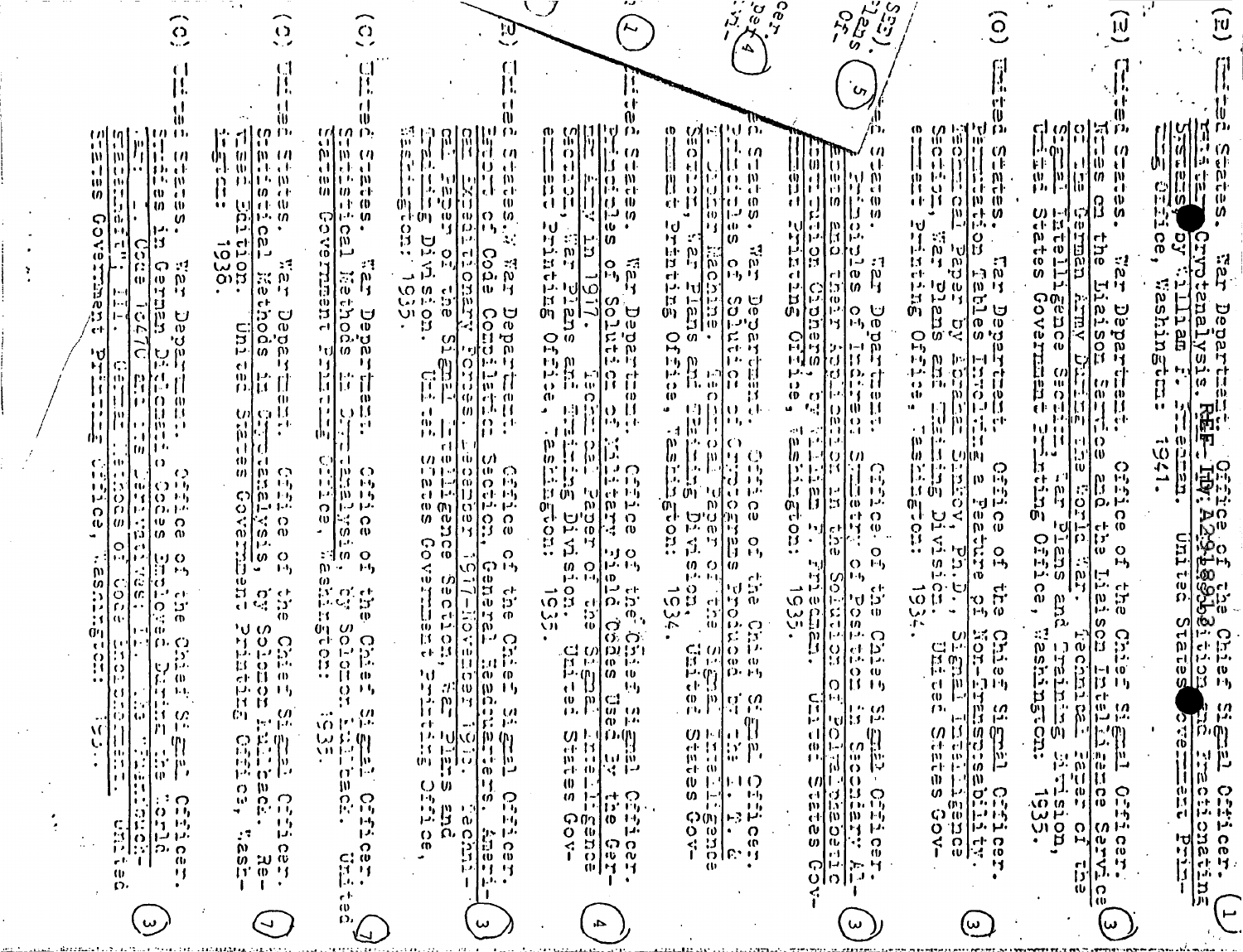(C) United States. War Department: Write 918913 Chief Signal Officer.<br>The Zioerman Telegran of January 16, 1917 and ts Cryptographic<br>Background, by William P. Priedman and Charles J. Mandelsonn. United States Government Printing Office, Washington: 1933.

タッコ

(E) United States. War Department. Military Intelligence Division. German Operational Intelligence. German Military Document.<br>Sector (GEDS), Washington: April, 1946.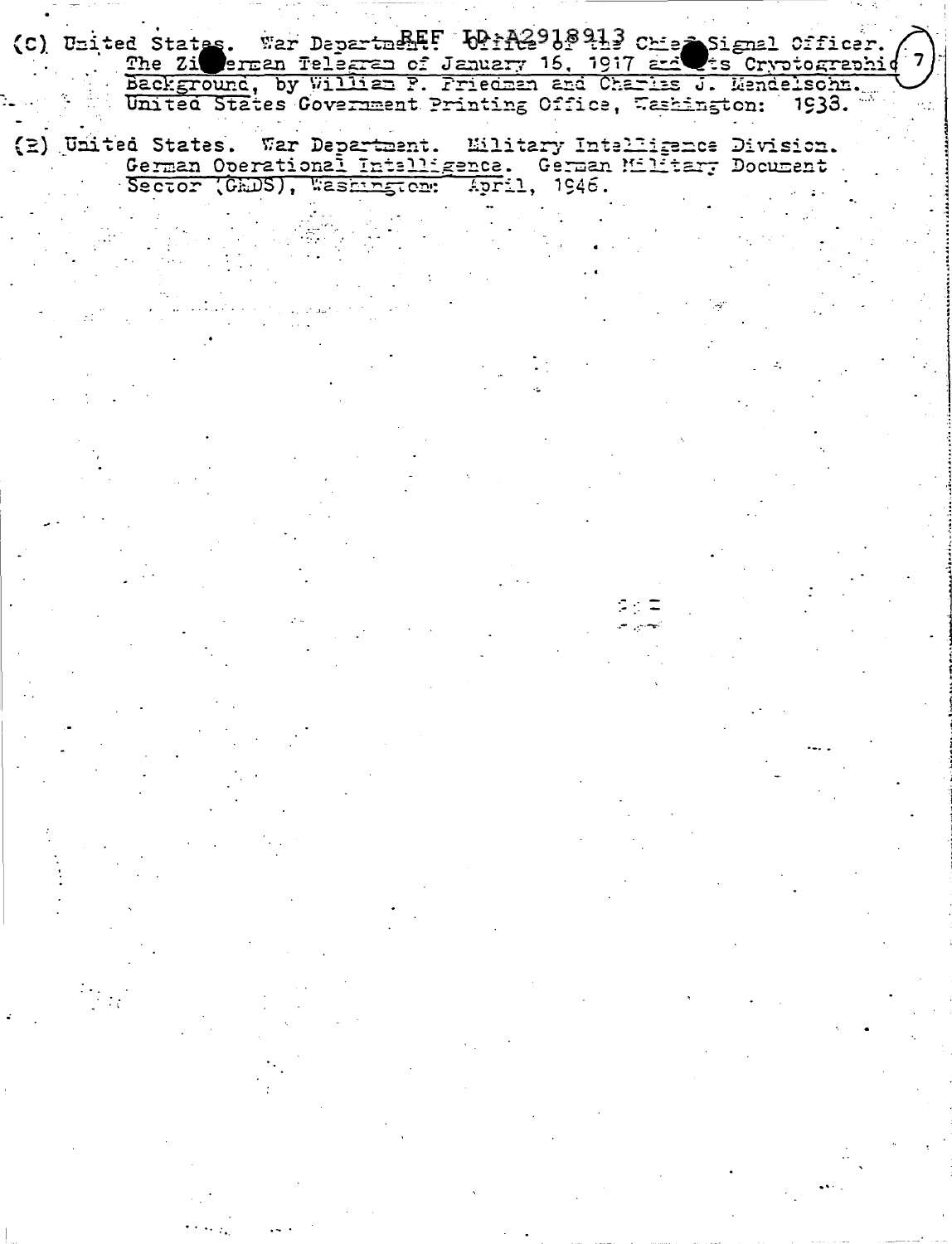|                                                                                                                                                                                    |                                                                                                                                                                                                                                                                                                                                                                                                                                                                                                                                                                                                                                                              |                                                                                                                                                                                                                                                                         |                                                                                                                                           | United States. Far Deparmenger Offica2091894 3hief Signal Officer.<br>The Signal Corps Bulletin. Washington, D. C.                                                                                                                                                                                                                                                                                                                                                                                                                                                      |                                                                                                                                                                                                              |  |
|------------------------------------------------------------------------------------------------------------------------------------------------------------------------------------|--------------------------------------------------------------------------------------------------------------------------------------------------------------------------------------------------------------------------------------------------------------------------------------------------------------------------------------------------------------------------------------------------------------------------------------------------------------------------------------------------------------------------------------------------------------------------------------------------------------------------------------------------------------|-------------------------------------------------------------------------------------------------------------------------------------------------------------------------------------------------------------------------------------------------------------------------|-------------------------------------------------------------------------------------------------------------------------------------------|-------------------------------------------------------------------------------------------------------------------------------------------------------------------------------------------------------------------------------------------------------------------------------------------------------------------------------------------------------------------------------------------------------------------------------------------------------------------------------------------------------------------------------------------------------------------------|--------------------------------------------------------------------------------------------------------------------------------------------------------------------------------------------------------------|--|
|                                                                                                                                                                                    |                                                                                                                                                                                                                                                                                                                                                                                                                                                                                                                                                                                                                                                              |                                                                                                                                                                                                                                                                         |                                                                                                                                           | The Friedman Collection contains the following issues:                                                                                                                                                                                                                                                                                                                                                                                                                                                                                                                  |                                                                                                                                                                                                              |  |
| $\left( 0.000\right)$<br>(0)<br>(0)<br>(0)<br>$\left( \circ \right)$<br>(0)<br>$\circ$<br>(0)<br>(0)<br>(0)<br>(0)<br>(C)<br>(C)<br>(C)<br>$\circ$<br>(0)<br>(၀)<br>$\circ$<br>(0) | June, 1925<br><b>Mar., 1926</b><br>$Hzy$ , 1926<br><i>Kar.</i> , 1929<br>$(0)$ Jul.-Aug., 1929<br>(0) Mar.-Apr., 1930<br>$(O)$ Sep. Oct., 1930 55<br>$(0)$ Nov.-Dec., 1930<br>$Jan.-Feb., 7937$<br><b>Exar.-Apr., 1931</b><br>May-June, 1931<br>$\text{Nov.}-\text{Dec.}, \text{ 1931 - }53$ .<br>(0) Jan.-Peb., 1932 64<br>$(0)$ Jul.-Aug., 1932<br><b>Sep.-Cct., 1932</b><br>Nov.-Dec., 1932<br>Jan.-Peb., 1933 70<br>Mar.-Apr., 1933 71<br>$Ju1y - Aug.$ , 1933 73<br>$Sep.-0c\bar{t}$ ., $1933$<br>Sep.-Oct., 1933 74<br>Nov.-Dec., 1933 75<br>$Jan.-Peb., 1934$<br>Mar.-Apr., 1934 77<br><b>May-June, <math>1934</math> 78</b><br>$Jul.-Aug., 1934 79.$ | F30 and the field of the set of the set of the set of the set of the set of the set of the set of th<br>33<br>47<br>49 <sub>1</sub><br>53<br>$\frac{1}{100}$ (1) $\frac{1}{100}$<br>$\epsilon$ o<br>$\epsilon_{\overline{\mathit{u}}}$<br>$\epsilon$ 3<br>69.<br>$75 -$ | (3)<br>(O)<br>(0)<br>(O)<br>$\left( 0 \right)$<br>(0)<br>(3)<br>(3)<br>$(\mathbb{R})$<br>$\overline{z}$<br>$(\mathbb{R})$<br>( R )<br>(3) | Sep.-Oct., 1934<br>$Kov = Des.$ , 1934<br>$J$ an. -Peb., $\cdot$ 1935 $\cdot$<br><b>Ear.-Apr., 1935</b><br>May-June, 1935<br>(0) Jul.-Aug., 1935<br>$(0)$ Sep.-Oct., 1935<br>$(0)$ Nov. -Dec., 1935<br>$Jz$ <b>n.</b> $-Fz$ b., $1936$<br>Mar.-Apr., 1936<br>May-June, 1936<br>(R) Jul.-Aug., 1936<br>(R) Sep.-Oct., 1936<br>(R) Nov.-Dec., 1936<br>Jul.-Sep., 1937<br>$0$ ct.-Dec., 1937<br>Jan.-Mar., 1938<br>Jul.-Sep., 1938 .<br><b>Jan. -Mar., 1939</b><br>Apr. –June, 1939<br>$J_21.-Sep., 1939$<br>$0$ ct.-Dec., 1939'<br>Apr.-June, 1940<br>Juli -Deci ; ITISAO | $\frac{.58}{.02}$<br>81<br>82<br>83<br>84<br>85<br>86<br>87<br>88<br>$\epsilon$<br>90 <sub>o</sub><br>91<br>92<br>93<br>97<br>98<br>$\tilde{\epsilon}$<br>101<br>103<br>104<br>$105 -$<br>105<br>108.<br>109 |  |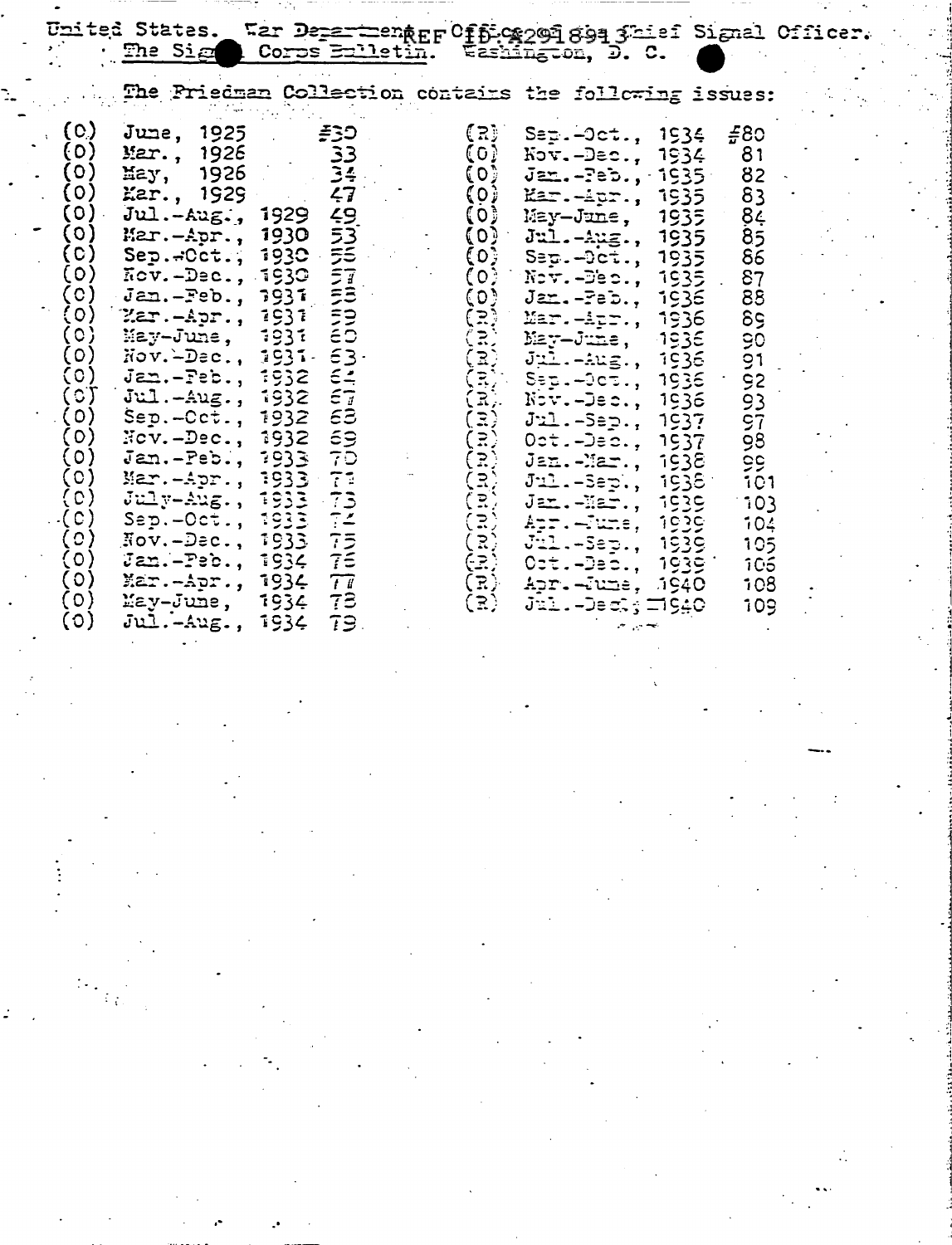.<br>∪  $\widehat{\mathsf{h}}$ 브  $\mathbf G$ ដូ 없  $\overline{\overline{H}}$ **Unit** e lŧŀ rŀ - t  $\frac{1}{10}$ <br>  $\frac{1}{10}$ <br>  $\frac{1}{10}$ <br>  $\frac{1}{10}$ <br>  $\frac{1}{10}$ Ŵ Pearl Barbons in II. decen  $\frac{1}{9}$ HOL p. ပ္ပ<br>() 'n. ŀd ທທ ო ო **SV** ζŊ, ທ ທ ທ  $(0, 0)$ (၈<br>ဂ ഗ ഗ Ω, ſΩ h» ທ ທ ທ CΩ  $\Omega$  $\Omega$ Ŵŀ. ίŪ  $\overline{0}$  $\overline{0}$  $\tilde{v}$  $\tilde{v}$ (U  $\ddot{\mathbf{u}}$  $0.0010$  $\boldsymbol{\theta}$ w  $\mathbf{w}$   $\mathbf{w}$  $\mathbf{0}$   $\mathbf{0}$  $\ddot{\mathbf{v}}$  $\ddot{\mathbf{v}}$  $\mathbf{\hat{U}}$ Ö)  $\mathbf{u}$ cticn  $\begin{array}{c} 0.0000 \\ 0.000 \\ \frac{1}{100} \frac{1}{100} \frac{1}{100} \end{array}$ Ñ  $\frac{0}{16}$ n  $\overline{O}$  $\overline{O}$ រ<br>អ **S** Ó  $\Omega$  $\Omega$   $\Omega$  $\Omega$ ιn  $\Omega$ O  $\Omega$ <sub>O</sub> റ  $\Omega$  $\Omega$  $\Omega$  $\begin{matrix} 0 & b \\ 0 & b \end{matrix}$ हो हो।<br>|हिन्दी 斗 र्हा हो।<br>क्रिकेट र्ने. ch rŀ ćŀ ्री।<br>लि r I. έŀ c I et et rŀ रो रो रो  $\tilde{a}$  $\frac{1}{2}$  $\mathbf{v}$ ωw Ñ.  $14.14$ րուլ և լիե  $1J<sub>1</sub>$  $\mathbf{L}$  $\mathbf{p}$  $1.11$ stes.  $\mathbf{G}$ .<br>นิ 14 ct اری۱  $\frac{0}{11}$ ន្ទ្រ Ω<br>Ll ပ္ပ  $\Omega$ rt<br>W cŀ មួ ρ, 43 3 o<br>D  $\Omega$ ß  $\Omega$ អូ ្អូ 0<br>Լ  $\Omega$  $\Omega$ ्ती<br>प्रा Earbor 吇  $\boldsymbol{\omega}$ w Ŭ. Ĥ بُر<br>ان **in U** w ់<br>ពូ  $\begin{array}{c} \n\mathbf{L}_1 & \mathbf{L}_2 & \mathbf{L}_3 \\ \n\mathbf{L}_2 & \mathbf{L}_3 & \mathbf{L}_4 \\ \n\mathbf{L}_3 & \mathbf{L}_4 & \mathbf{L}_5 \\ \n\end{array}$  $\bullet$ أباليو <u>ី</u> ភី  $\ddot{\circ}$ ١Л  $\sim$ **A**  $N(N)$  $\mathbf{N}$  $\mathbf{N}$ いいいい N က်<br>() **NW**  $\ddot{\Omega}$ Government<br>Se of the Ö  $\overline{a}$  $\circ$ တ  $\mathbf{I}$ h>  $\ddot{\phantom{a}}$ ترا い  $\mathbf{I}$ دے いいい ETEDI)<br>ETEDI) ٠ï  $\mathcal{T}$  $\mathbf{I}$  $\mathbf{I}$ Ť  $(n_1$  $\mathbf{1}$  $\mathbf{I}$ L  $\mathbf{I}$  $\mathbf{I}$ V)  $\mathbf{I}$  $\mathbf{I}$  $\mathbf{I}$ 1. اما  $\frac{1}{91}$ **Amry** Corps **Amry** H.  $\ddot{c}$ in<br>D<br>O ∷.  $\bullet$   $\bullet$ .. 'n, رن<br>د  $\tilde{c}$ いぃぃ  $\overset{\text{\tiny{(N)}}}{\circ}$  $\sim$  and  $\sim$  $\bullet\bullet$ سا هد いつ **WIN**  $N$   $N$  $\boldsymbol{\mathsf{N}}$  $-27 - 7$ **vo** ာ စ်ဝ  $(3 - 1)$ ندا ۱۰۰  $\mathbb{N}$ .. Ħ 1945.  $\tilde{\mathbf{r}}$  $\ddot{\phantom{a}}$  $......$ ..  $\ddot{\bullet}$  $\ddot{\phantom{a}}$  $\ddot{\phantom{0}}$  $\ddot{\phantom{a}}$  $\bullet \bullet$  $\bullet\bullet$ **Happe**  $\begin{bmatrix} 1 \\ 0 \\ 0 \end{bmatrix} \begin{bmatrix} 1 \\ 0 \\ 0 \end{bmatrix}$  $\ddot{\phantom{0}}$ ् 'ت <u>Gerican</u> .tack. **Inte** 高功  $\bullet$ **Escure** pu. Con  $\overline{a}$  $\bullet$  . District<br>Feut  $\ddot{\delta}$  $\begin{bmatrix} 1 & 1 \\ 0 & 1 \end{bmatrix}$  $\frac{1}{2}$ しけい  $\ddot{\ddot{\delta}}$ 문 (이동)]<br>문 [1] 문]<br>모 [1] 문] 1년 년 년<br>10년 9년<br>11년 년 1월 |¦∵!<br>|} **Doiled**  $|\mathbf{r}|$ ្ត<br>ព្រំ<br>អូ  $\begin{bmatrix} 0 \\ 0 \\ 0 \end{bmatrix}$  $\sigma$ ъ٠.  $\omega$   $\times$  $\frac{1}{2} = \frac{1}{2}$ **C** ¦i→. ้ เภ čυ  $\boldsymbol{\omega}$ (b l (n  $\mathbf{w}$ Ċ1  $\boldsymbol{\omega}$ マド بتزانيا ÏЛ ้เก  $\Omega$ | tn  $\boldsymbol{w}$ げ  $(n)$  $\sum_{i=1}^{n}$ Χ  $\mathbf{f}$ ٠. l'n  $\mathbf{m}$ Ŵ  $\mathsf{c}\mathsf{l}$  $\mathbf{C}$  $\boldsymbol{\gamma}$ 'n۱: ď. ្លាំ it). l r J  $\mathbf{o}$ (M  $\frac{0}{3}$ آجا Ó M lėt ίÚ el.  $\mathbf{o}$  $\mathbf{c}$  $\omega$  $\mathbf{D}$  $\mathbf{d}$  $\omega$ - O  $\mathbf{d}$ ا ج ا l:3' гŀ ا دا ا د  $\overline{\mathbf{S}}$ त  $\mathbf{c}$  $\mathfrak{g}$ l e t t ei b ÆЛ Ŵ jm.<br>40 信道  $\bullet$  $\mathbf{r}$ ň۱ m ŵ 13 н, hte [ or ] Ы Ġ 다 | 1<br>| 1, 미<br>| ...  $\begin{bmatrix} 1 & 1 \\ 0 & 0 \end{bmatrix} \begin{bmatrix} 1 & 1 \\ 0 & 1 \end{bmatrix}$ lo  $\Omega$  $\mathbf{o}$  $\Omega$  $\Omega$  $\ddot{\mathbf{c}}$ w  $\begin{bmatrix} 1 & 1 \\ 1 & 1 \end{bmatrix}$ Ĥ  $\overline{O}$  $\Omega$  $(n +$ łi i  $|U|$  $\mathbf{c}$ Ù  $\mathbf{w}$  $\Omega$  $\overline{\mathbf{u}}$  $\Omega$ ynii  $\mathbf{L}$ !י<br>!י i dhe 西担星  $\Omega$ l (h  $\mathbf{\hat{w}}$  $\mathbf{P}$  $14<sub>1</sub>$  $\mathbf{u}$ U |in<br>|in ្ល់ ងូ<br>|<br>| O អ្ |ဂူ<br>|-ją.  $H$  $\Omega$ ĤП 信 高麗  $\overline{\Omega}$  $\mathcal{L}^1$ τЧ  $\mathbf C$ eŀ.  $\ddot{\mathbf{u}}$ ŵ  $\frac{1}{\Omega}$ ίo ίö  $\ddot{\bullet}$ ြက်<br>(၁ lav Ó  $\bullet$ ١,  $\frac{1}{11}$ **COENTY** ŀ. 'n۱ i.n  $\mathbf{\dot{O}}$  $\mathbf{\dot{u}}$ Ĥ  $\Omega$ Þт ר⊕ ŢÚ. ି (ମ Ĥ  $\mathbf{\hat{a}}$ lo.  $\Omega$  $\Omega$  $\Omega$  $\mathsf{C}$  $\mathcal{C}$ w ၊ (၂  $\sum_{i=1}^{n}$ (ဂ w m - 4 ا، م Ŵ G,  $\begin{bmatrix} 1 & 1 \\ 1 & 1 \\ 1 & 1 \end{bmatrix} \begin{bmatrix} 1 \\ 1 \\ 1 \end{bmatrix}$ ing<br>Angles (ast Ö٠, بہائ<br>بہائ Vį, က် 11  $\frac{1}{12}$  $\mathbf{\hat{N}}$ ٠, | O  $\ddot{\mathbf{O}}$   $\ddot{\mathbf{0}}$ ngton:  $\bullet$ ذ،ا 많음 د :  $\mathbf C$ ŧΰ 13  $\left| \cdot \right|$  $\overline{u}$  $\overline{O}$ Ŀ. ာ ۰., **Handi** ນ<br>ເມື່ອງ<br>ກ ۰J  $\| \cdot \|$ 44 Ġ n. i l m, ó. ri. ςĩ liJ にい  $|\vec{E}|$ ُری state ון<br>ני  $\boldsymbol{\theta}$  $\overline{0}$  $\ddot{\bm{\theta}}$  $|\ddot{v}|$ تز ٠'n  $\ddot{\bullet}$  $\ddot{\bm{u}}$ ・ローリー<br>- ローリー  $\left|\begin{smallmatrix} \omega \\ \omega \end{smallmatrix}\right|$  $\frac{1}{2}$ いの ֛׀ׇׇ֛֛֛֛֛׀<br>׆֛֡֓֓֓֓֓׀ j.,  $\sigma$ **U)**  $\mathbf{F}$  $\mathbf{p}$  $I - I$ :រ ٠., w **Acco** aing ESCRI 远の **22100-80**  $<sup>1</sup>$ </sup> ï۵. ō  $\mathbf{u}$   $\mathbf{v}$ ြို့<br>မြ リゴート<br>(D чj け<br>(0 ្លុង 3589 n 1997<br>| 1997<br>| 1997  $\overline{\mathfrak{D}}$ . ie de. ်းမြ **ួ**<br>0  $\frac{1}{2}$ l≺ ္ပြင္ပ  $m$ j., ionoro  $(0)$ | Ai  $\Omega$ .  $\vec{\omega}$ casa Fri lo. ΙQ  $\mathbf{h}$  $\overline{10}$  $\mathcal{L}_{\bullet}$ O.  $\frac{13}{12}$ k)  $\mathbf{c}$ **Gaad**<br>Daaa<br>Daa  $\Box$  $\sigma$   $\sigma$  $\rightarrow$   $\omega$ W. ECH  $\cdot$  $\mathbf{\bar{0}}$  $\Omega$ ∽' Ò  $\cdot$ **BREAT**  $\frac{1}{2}$ 'n  $\frac{94}{10}$ د، ام  $\left\vert \begin{matrix} \ddot{n} & \dot{b} \ \dot{\Omega} & \ddot{c} \end{matrix} \right\vert$ さい<br>Prid<br>デザ ن'<br>د ا  $\Omega$  $|o|$ p Ω. .<br>ما ίU  $H_1(\Omega)$ ان• ြို  $\Omega$ **L**  $|\mathbb{S}_{\mathfrak{m}}|$ | ic **REVOIT** ្លួង ន្ទ្រ<br>ទី  $\frac{1}{\Omega}$   $\frac{1}{\nu}$ .  $3761$ <br>1948  $\ddot{\mathbf{o}}$ ٠IJ  $\bar{p}$ an. Ū 9ć ٠Ţ٠  $\mathbf{c}$ ا: ا  $\frac{1}{2}$  $\frac{1}{2}$ ה<br>נו .مزا μ. 哥 ηJ.  $\Omega$ نر<br>۱-۰  $\omega$ ch et ti l٠  $\ddot{\mathbf{c}}$  $\mathbf{r}$  $|r|$  $\sim 1$ निवि  $\left| \mathbf{B} \right|$ 层 b jЯ. overnnent  $\mathbf{r}$ Đ  $\mathbf{r}$ Ω  $\omega$  $\boldsymbol{\omega}$ **Rales**  $\ddot{\phantom{0}}$  $\mathbf{m}$ ١w **sc** w dis. ά  $rac{1}{2}$ riori<br>Ford  $\ddot{\phantom{0}}$ 打 ķπ, امرز  $: \mathbb{R}$ in ch رجا  $\mathbf{I}$ 4.  $\circ$ renely |더<br>"  $\mathbb{E}[\alpha]$ 振 ŧз ||<br>||... ¦o  $\frac{10}{100}$ **RETER** ð. ö  $010$  $\boldsymbol{\omega}$ hч. W  $\mathbf{o}$  $\begin{bmatrix} 1 \\ 0 \\ 0 \end{bmatrix}$  $\overline{\mathbf{o}}$  $\sqrt{3}$ Ō  $\overline{2}$ ب 日 į٦, ίω  $\overline{0}$  $c<sup>+</sup>$ ۱., (Մ)∣  $\omega$  $\overline{c}$ ١y فسا ក ٠, ဟ  $\sum_{i=1}^{\infty}$  $\overline{54}$  $\begin{bmatrix} 1 \\ -1 \\ 1 \end{bmatrix} \begin{bmatrix} 1 \\ 1 \end{bmatrix}$ ing<br>an Eni  $\boldsymbol{\omega}$  $\mathbf{o}$ ہ | ان  $[0, 1]$ 忖 سأتسرأ Ö. へい  $\Omega$ 42.  $\mathbf{u}$ **ETBA** ت) ا Ĕ  $\begin{bmatrix} 1 & 1 \\ 1 & 1 \end{bmatrix}$ ىز  $\leq$ ာ (၁)<br>၁ Inve  $\boldsymbol{\theta}$ IJ ¦o|⊦∿ w  $\boldsymbol{\mathsf{u}}$ ¦iu ้ เภ  $\boldsymbol{\theta}$ H lerani<br>Lerrici liarch  $\Omega$  of  $\left[\frac{L}{2}$  $\frac{1}{2}$  $\mathcal{L}_{\mathcal{A}}$  $\boldsymbol{\omega}$ Ĵ٩ pri e  $|e|$ ပ္ပါဒ l۳) فت ٠U  $\overline{\phantom{0}}$ Ę.  $\sigma$ 三回  $\mathbf{v}_1$ cŀ **1. SO r** O, w cŀ ë.  $\overline{v}$  $(9)$   $\cdots$ C,  $C<sub>1</sub>$ י-⊓¦∷)  $\frac{\sum_{i=1}^{n} a_i}{\sum_{i=1}^{n} a_i}$ 削 ैं| प  $\ddot{\bm{u}}$  $\frac{0}{11}$  $\frac{1}{\omega}$   $\left| \frac{1}{\omega} \right|$  $|y|$  i.e. ناآن  $\mathcal{A}$ tb.  $\mathbf{o}$  $\boldsymbol{\theta}$ J) łσ w  $\boldsymbol{\mathcal{D}}$  $\left| \cdot \right|$ **SO**  $\mathfrak o$  $|w|$  in  $\Omega$  $\sigma$  $\mathsf{D}$  $1 - I_2$ റ Ιú  $\ddot{\mathbf{u}}$ **TO** erigarion<br>Printing  $\tilde{\mathbf{u}}$  $\Omega$  $\mathbf u$  $\cdot$ 1 rumo D. ici.  $|0|$ 杆菌  $\overline{\mathfrak{p}}$  $\dddot{\mathbf{p}}$  $\omega$ l et -15 .<br>נ-ו י י  $\frac{1}{2}$ ان۲ ر ان ωl r3  $\mathbf{o}$ o, .ز | ، 'در  $\ddot{\mathbf{u}}$ 円 ้ษว pur<sub>1</sub> ╎╷╵<br>│╷╵  $\Omega$  $\begin{bmatrix} 1 & 1 \\ 1 & 1 \\ 1 & 1 \end{bmatrix}$ 訂 ង<br>ស្ថិ  $rac{1}{9}$  $\vec{v}$  $H<sub>1</sub>$  $\mathbf{f}$  $H_{\mathcal{I}}$ ÌЗ. μ. μ.  $\mathbf{u}$ H  $\omega$  $|e+$ μ.  ${\bf w}$ <u>ဝ</u>  $\sum_{i=1}^{n}$  $\mathbf{v}$ ٽر is. ÌЗ ΪD lX. M.  $1 - i<sub>2</sub>$ IJ н<br>И <u>ທ</u> IJ . ب Ħ |ທ<br>|၈ ÎΙ insia. **۱**۵۰ ုး ၀<br>ဂ.ျ Ë  $\omega$ .  $e<sub>1</sub>$ j٠,  $194$ ò. ပ္ပ်  $\epsilon$  $\frac{10}{15}$  $\sigma$ ង្វ<br>វ្ 景<br>[3. to]  $\ddot{\mathbf{u}}$  $\bar{v}$ Нĥ **Fee**  $\mathbf{1}$ 14 j٦. وبالمنا  $|\vec{u}|$ لہ l Pa E.  $\overline{\mathcal{E}}$ |¦;  $\frac{1}{2}$ Arten)<br>Kristi .<br>• سو  $\mathbf{r}$  $\Omega$ |អូ<br>|ដ Ωó  $\boldsymbol{\omega}$  $\overline{1}$   $\overline{1}$   $\overline{1}$   $\overline{1}$   $\overline{1}$  $\ddot{\omega}$  $\boldsymbol{\omega}$ د. ا  $\mathbf{U}$ **Alistri**<br>Alistri  $\left\vert \frac{1}{1-\epsilon}\right\vert$ ij<br>O  $\mathbf{v}$  $\Omega$ |j., پ  $\mathbf{i} \cdot \mathbf{o}$  $\mathbf{H}$ **DE**  $\mathbf{L}$ -če iri<br>M  $\frac{1}{2}$ ငှ H e tr ŀ۰. l∺  $c^{\dagger}$   $\Omega'$ JJ. Ч ranged in<br>Tinglich  $\dot{z}$  $\frac{0}{1}$ 11.T  $\frac{1}{2}$ **Anal** Office  $\mathbf{R}$ Vizer. **Hadri**  $|\vec{v}|$  $\frac{1}{2}$  $\overline{\mathbf{0}}$ tyt  $\mu$   $\omega$ l ct ٠g rŀ  $\dddot{\mathbf{u}}$ ÷  $\frac{1}{2}$  $|\mathbf{H}|$ र्पु म  $\boldsymbol{\mathsf{u}}$  $\mathbf{v}$ Varn  $\tilde{\mathbf{u}}$ .تم וב | فسد Frin  $\ddot{\mathbf{g}}$ inoni Amry فسا m  $\circ$ ان.<br>پ prusty  $\frac{1}{2} \frac{1}{2} \frac{1}{2} \frac{1}{2} \frac{1}{2} \frac{1}{2}$ en<br>11e 원 이 lo e Ħ  $\mathbf{r}$ т. ៲គលី  $\sum_{i=1}^{n}$ ကြ<br>(၂)<br>(၂) Ч łО IJ.  $\widehat{w}$  $-10$  $\frac{1}{2}$ <br> $\frac{1}{2}$ <br> $\frac{1}{2}$ <br> $\frac{1}{2}$ <br> $\frac{1}{2}$ IJ ct 4 ravo i د 1.)  $|\mathfrak{c}^{\mathsf{t}}|$  $\overline{3}$ התרון<br>היו į., еŀ  $\overline{v}$  $\begin{bmatrix} 0 & 0 \\ 0 & 0 \\ 0 & 0 \end{bmatrix}$  $\begin{bmatrix} \vec{v} \\ X \end{bmatrix}$  $\mathbf{\tilde{v}}$ w Ω 'n۱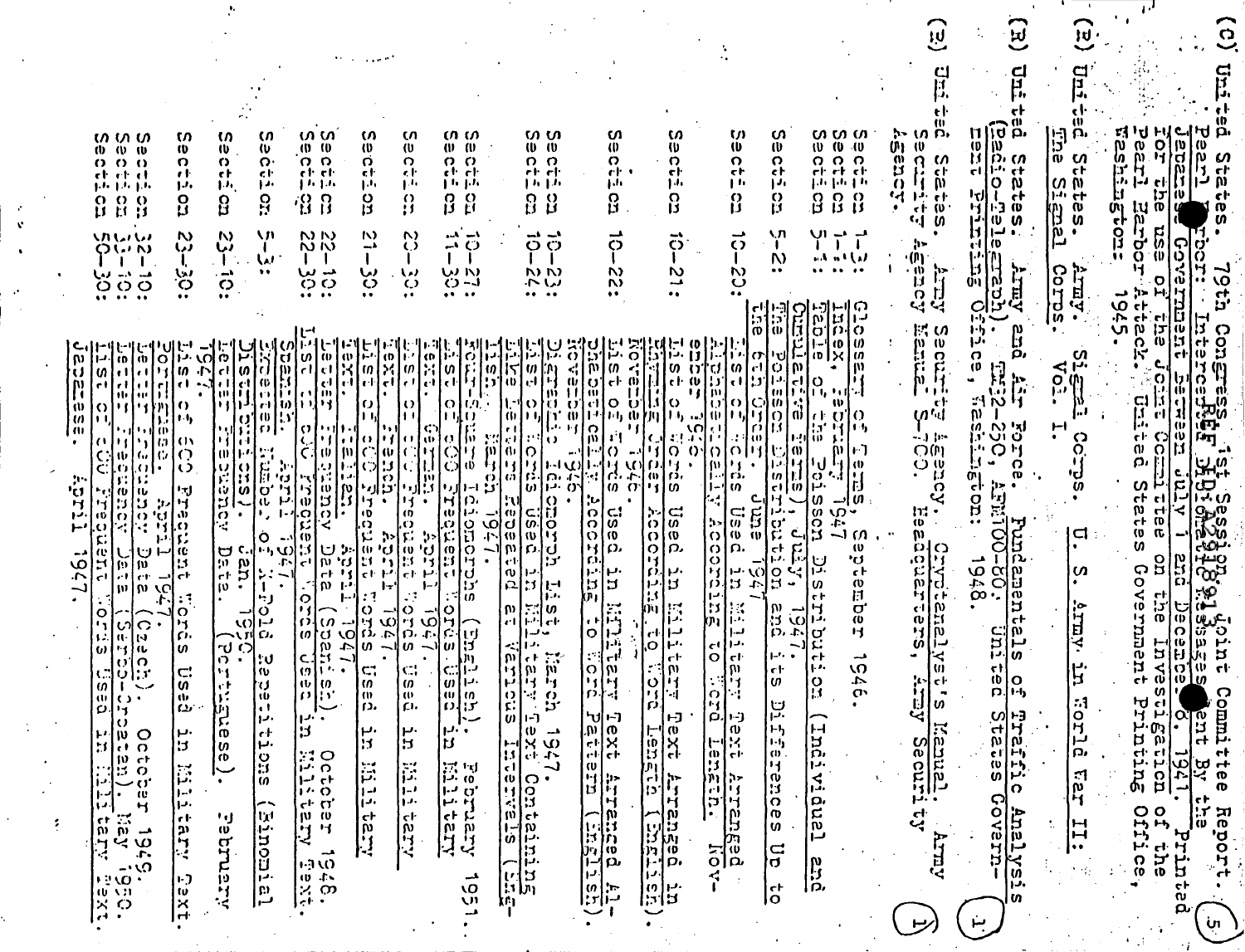|                                  | Section 80-10: Trainificulare 182918913sem Indicator (Discrime<br>(inant): Blue. April 1948.                                           |
|----------------------------------|----------------------------------------------------------------------------------------------------------------------------------------|
|                                  | Section 89-11: Fraining Code No. 2, System Indicator (Discrin-                                                                         |
|                                  | inant): Gray. July 1948. The seat                                                                                                      |
|                                  | Section 80-12: Additive facles for Use with Training Code No.                                                                          |
|                                  | System Indicator (Discriminant): 1236. Jan.<br>1940                                                                                    |
|                                  | Section 80-13: Difference Tables for Training Code No. 2. Jan.                                                                         |
|                                  | .19:5.                                                                                                                                 |
|                                  | Section 81-11: Supplementary Examinations, Military Cryptan-<br>Elysis, Part 1. Harch 1950.                                            |
|                                  | Section 81-12: Supplementary Examinations, Military Cryptan-                                                                           |
|                                  | <b>Elysis, Part 2. March 1950.</b>                                                                                                     |
|                                  | - Section 86-10: Supplementary Course in Cryptanalysis (English)                                                                       |
| Section 86-30:                   | (Short Title: ELPHA), Nov. 1947.<br>Supplementary Course in Cryptanalysis (Russian)                                                    |
|                                  | (Sacrt Title: EPTA), Nov. 1947.                                                                                                        |
| Section 90-1:                    | Synoptic Rables for Cipher Device M-94: June 1947.                                                                                     |
| Section 92-7:                    | Baudot Tables. August 1949.                                                                                                            |
|                                  | (R) United States. Joint Chiefs of Staff. Dictionary of United States                                                                  |
|                                  | Military Terms for Joint Usage. Pirst Revision. Washington:                                                                            |
| <b>JULE 1950.</b>                |                                                                                                                                        |
|                                  | (2) United States. Harine Corps. Marine Corps Air-ground Code. 1934.                                                                   |
|                                  |                                                                                                                                        |
|                                  | (R) United States. Hational Security Agendy. Cryptanalyst's Manual.                                                                    |
|                                  | (Section 5-4) Abridged Binomial Tables Applicable to Single-                                                                           |
|                                  | Character Cryptanalytic Distributions (p=4/32, 4/30, 1/26, 1/25,<br>1/10). Essington: June 1954. GHAN WHATS TO SECTING                 |
|                                  |                                                                                                                                        |
|                                  | (O) United States. National Security Agency. Elementary Course in Pro-                                                                 |
|                                  | bability. 2nd ed. National Security Agency, Office of Research<br>and Development, Mathematical Research Division: February 1957.      |
|                                  |                                                                                                                                        |
|                                  | (R) United States. National Security Agency. War Secrets in the Ether,                                                                 |
|                                  |                                                                                                                                        |
| Washington: 1953.                |                                                                                                                                        |
|                                  | (2) United States. Eational Security Agency. War Secrets in the Ether,<br>$\mathbf{3}$ $\mathbf{j}$                                    |
|                                  | Part III, by Wilhelm P. Plicke; trans. by Ray W. Pettengill.                                                                           |
| Washington: 1954.                |                                                                                                                                        |
|                                  | (R) United States. Navy. Office of Chief of Naval Operations. Elementary                                                               |
| Course in Cryptanalysis. [1930]. |                                                                                                                                        |
|                                  |                                                                                                                                        |
|                                  | (O) United States. Navy. Office of Chief of Naval Operations. Recog-<br>Whition Tactics in the Battle of Jutland. Code and Signal Sec- |
|                                  | tion, Office of Haval Operations. March 1932.                                                                                          |
|                                  |                                                                                                                                        |
|                                  | (R) United States. War Department. American Army Field Codes in the                                                                    |
|                                  | American Expeditionary Forces During the First World War, by<br>William F. Friedman, June, 1942. United States Government Prin-        |
| ting Office, Washington: 1942.   |                                                                                                                                        |
|                                  |                                                                                                                                        |
|                                  |                                                                                                                                        |
|                                  |                                                                                                                                        |
|                                  |                                                                                                                                        |
|                                  |                                                                                                                                        |

 $\frac{1}{2\pi}$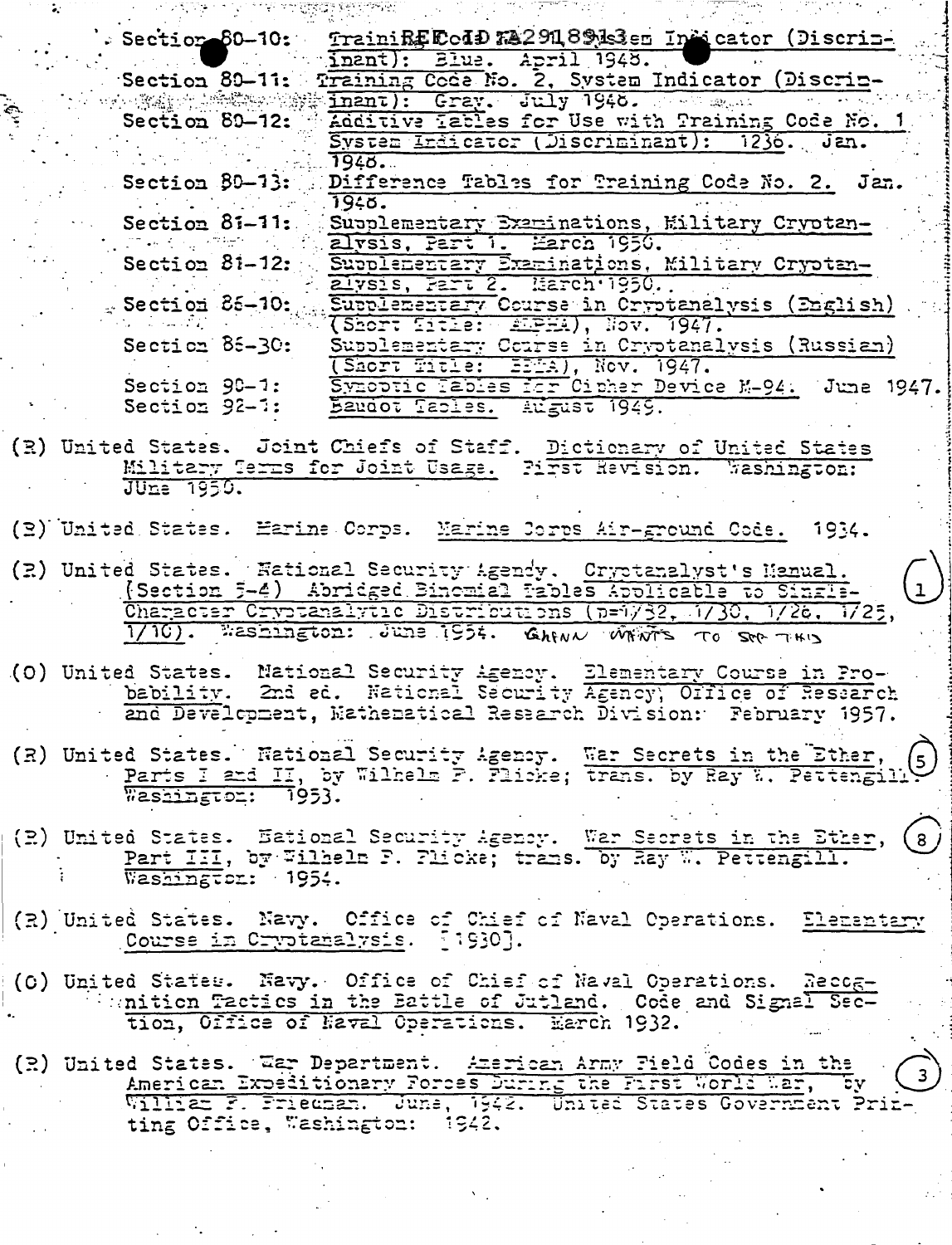|       |    |                           |                   | <u>ובן מבדבפם 2012-22 של מקור מפספותחמוני. המשתמחות הפוזמה הפומידולויה ואת הוכל מונ</u> |
|-------|----|---------------------------|-------------------|-----------------------------------------------------------------------------------------|
|       |    |                           |                   | United States Government Printing Office, "ashington: December                          |
|       |    | $\sim$ 1944. $\sim$       |                   |                                                                                         |
|       |    |                           |                   |                                                                                         |
|       |    |                           |                   | (2) United States. Far Department: Office of the Chief Signal Officer.                  |
| 85. L |    |                           |                   | "The Combat Code." Tentative edition. January 26, 1942. United                          |
|       |    |                           |                   | States Government Printing Cffice, Washington: 1942.                                    |
|       |    |                           |                   |                                                                                         |
|       |    |                           |                   |                                                                                         |
|       |    |                           |                   | (2) United States. War Department. Office of the Chief Signal Officer.                  |
|       |    |                           |                   | Combat Code No. 1 (CC-1). United States ARmy Signal Corps,                              |
|       |    |                           |                   | Washington: September, 1943.                                                            |
|       |    |                           |                   |                                                                                         |
|       |    |                           |                   | (E) United States. War Department. Office of the Chief Signal Officer.                  |
|       |    |                           |                   | Cryptanalyst's Manual. United States Government Printing Office,                        |
|       |    |                           | Eashington: 1940. |                                                                                         |
|       |    | <b>Land Here (21)</b>     |                   |                                                                                         |
|       |    |                           |                   | CE 1-10 General: Cryptanalytic Data. General.                                           |
|       |    |                           |                   |                                                                                         |
|       |    | 10-10 English:            |                   | Cryptamalytic Data for English, Letter Prequency                                        |
|       |    |                           |                   | $D$ <i>z</i> $\overline{z}$ .                                                           |
|       |    | $10-12$ $\text{Imglish:}$ |                   | Cryotamalytic Data for English, Statistical                                             |
|       |    |                           |                   | Charts.                                                                                 |
|       |    | $10-20$ English:          |                   | Cryptanalytic Data For English, List of Words                                           |
|       |    |                           |                   | Used in Eilitary Text Arranged Alphabetically                                           |
|       |    |                           |                   | and According to Word Lenath.                                                           |
|       |    | 10-21 English:            |                   | Cryptanalytic Data For English, List of Words                                           |
|       |    |                           |                   | Used in Military Text Without Any Repeated Letter                                       |
|       |    |                           |                   |                                                                                         |
|       |    |                           |                   | Arranged Althabetically and According to Word                                           |
|       |    |                           |                   | Length.                                                                                 |
|       | 痛。 | 10-22 English:            |                   | Cryptamalytic Data For English, List of Words                                           |
|       |    |                           |                   | Used in Ellitary Text Anranged Alphabetroally                                           |
|       |    |                           |                   | According to Word Pattern.                                                              |
|       |    | 10-23 English:            |                   | Cryptanalytic Data For Emalish, List of Common                                          |
|       |    |                           |                   | English Word Combinations Used in Hilltary Text                                         |
|       |    |                           |                   | Arranged Althabetically According to Word Pattern.                                      |
|       |    | $10-25$ $mg$ lisn:        |                   | Unyptanalytic Data ror English, List of 1000                                            |
|       |    |                           |                   | Commonest Words Arranged According to Word Iength.                                      |
|       |    |                           |                   | and Prequency.                                                                          |
|       |    | 10-25 English:            |                   | Cryptanalytic Data for English, List of 1000                                            |
|       |    |                           |                   | Commonest Words Arranged According to Precuency.                                        |
|       |    | $10-27$ English:          |                   | Cryptenalytic Data for English, List of 1000                                            |
|       |    |                           |                   | Commonest Words Arranged Alphabetically.                                                |
|       |    |                           |                   | Table 5. German Prequency cata.                                                         |
|       |    | 20-9 German:              |                   |                                                                                         |
|       |    | $20 - 10$ German:         |                   | Table 6. German digraphic Table.                                                        |
|       |    | $20-11$ German:           |                   | Chart Ho. 5. Expected munber of blanks German                                           |
|       |    |                           |                   | plain text.                                                                             |
|       |    | 20–12 German:             |                   | Table 7. German digraphic frequency table.                                              |
|       |    | $20-13$ German:           |                   | fable 8., German digraphic frequency distribution.                                      |
|       |    | $2C-14$ German:           |                   | Table 9. German digraphic frequency table.                                              |
|       |    | 20-15 German:             |                   | Table 10. German digraphic frequency distribu-                                          |
|       |    |                           |                   | tion.                                                                                   |
|       |    |                           |                   | 20-16 German: Table 11. German digraphic table.                                         |
|       |    |                           |                   | 20-17 German: Table 12. German digraphic table.                                         |
|       |    |                           |                   | 20-18 German. Table 13. German digraphic table.                                         |
|       |    |                           |                   |                                                                                         |
|       |    |                           |                   | 20-19 German: Table 14. German digraphic table.                                         |
|       |    | $20-20$ German:           |                   | Cryptanalytic Data for German, List of Words                                            |
|       |    |                           |                   | Used in Killtary Text Arranged Alphabetically                                           |
|       |    |                           |                   | And According to Word Length.                                                           |
|       |    | 20-21 German:             |                   | Cryptanalytic Data for German, List of Words                                            |
|       |    |                           |                   | Used in Military Text Without Any Repeated                                              |

 $\ddot{\phantom{0}}$ 

k,

Ĩ,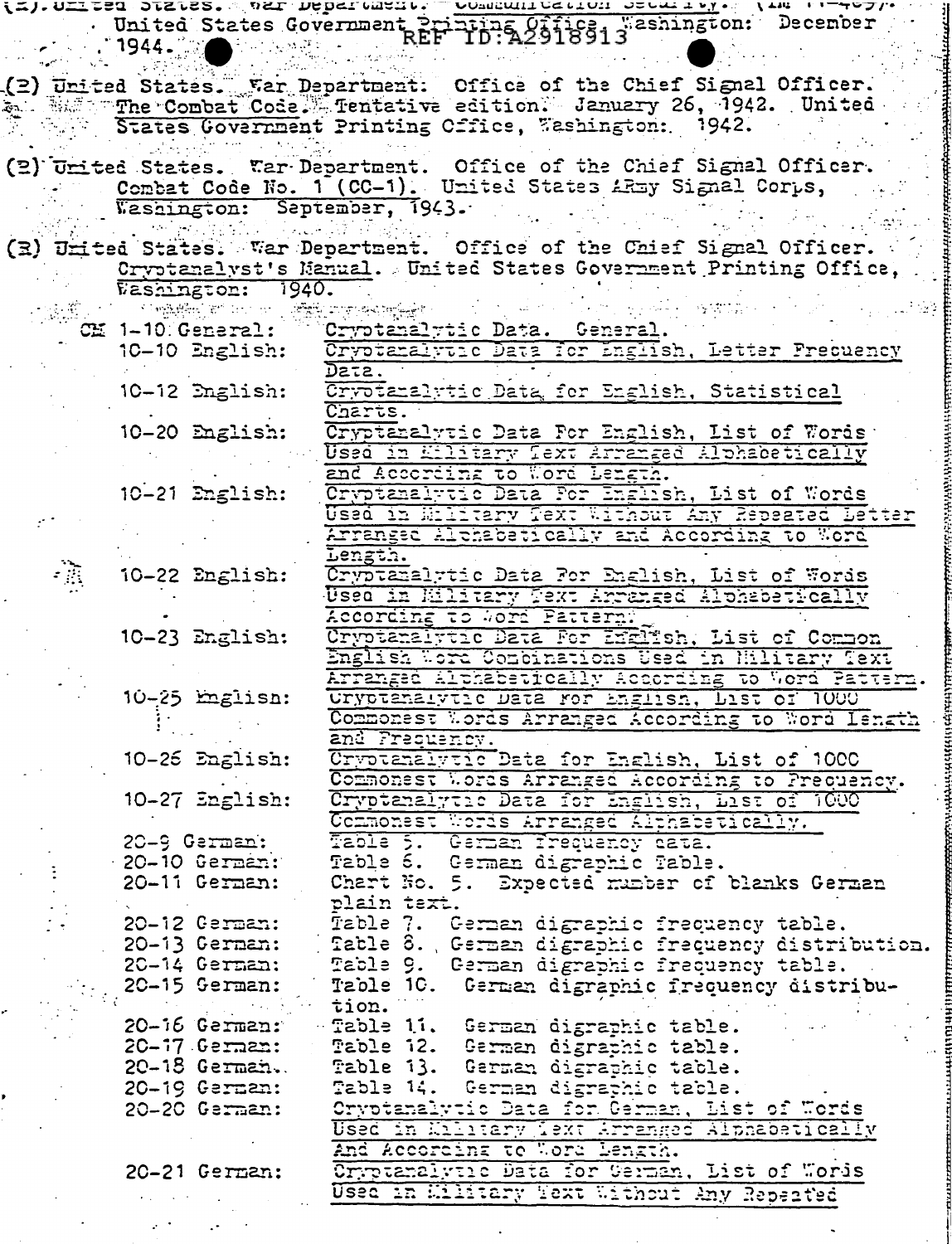|        |             |                          | Letter Arranged & Packetically and According                      |
|--------|-------------|--------------------------|-------------------------------------------------------------------|
|        |             |                          |                                                                   |
|        |             | $20 - 22$ $e^{-2}$       | Cryptanalytic Data for German. List of Words                      |
|        |             |                          | Used in Ellitary fext Arranged Alphabetically                     |
|        |             |                          | According to Word Pattern.                                        |
|        |             | 20-28 German:            | Table 15. German word langth.                                     |
|        |             | $30-10$ Prench: $40$     | Table 6. Prench digraphic table.                                  |
|        |             | $30-11$ French:          | Chart No. 5. Expected number of blanks Prench                     |
|        |             |                          | plain text.                                                       |
|        |             |                          | 30-21 French: Cryptanalytic Data for French. List of Words        |
|        |             |                          | Jused in Kilitary Taxt Without Any Rapaated                       |
|        |             |                          | Letter, Arranced Alphabetically and According                     |
|        |             |                          | to Word Length.                                                   |
|        |             |                          | Cryptamalytic Data for Franch, List of Words                      |
|        |             | $30-22$ Franch:          |                                                                   |
|        |             | 2009年4月                  | m.Dsed in Military Text Arranged Althabetically                   |
|        |             |                          | According to Word Pattern.                                        |
|        |             | $.30-25.$ French:        | Cryptanalytic Data for Prench, List of 1000                       |
|        |             |                          | Commonest Words Erranged According to Word Length                 |
|        |             |                          | ama Presuency.                                                    |
|        |             | $30-26$ Prench:          | Cryptanalytic Data for Premeh, List of 1000                       |
|        |             |                          | Comonest Words Arrenged According to Prequency.                   |
|        |             | $30-27$ Prench:          | Oryptanalytic Data for French, List of 1000                       |
|        |             |                          | Commonest Words Arranged Alphabetically and                       |
|        |             |                          | Indicating Their Precuency.                                       |
|        |             | 40-10 Italian:           | Table 6. Italian migraphic table. (military                       |
|        |             |                          | $t = x t$ ).                                                      |
|        |             | 40-11 Italian:           | Chart No. 5. Expected number of blanks Italian                    |
|        |             |                          | plain text.                                                       |
|        |             |                          | 50-10 Spanish: Fable 6. Spanish digraphic table.                  |
|        |             | 50-11 Spanish:           | Chart No. 5. Expected Suffer of blanks Spanish                    |
|        |             |                          | plain text.                                                       |
|        |             | $60 - 10$ Japanese:      | fable 6. Japanese digraphic table.                                |
|        |             | 70-10 Rumenian:          | Cryptanalytic Data for Rumanian. Hist of Words                    |
|        |             |                          | USED in Military Text Arranged Alphabetically                     |
|        |             |                          | and According to Word Length.                                     |
|        |             | 80-10 Misc. Lang:        |                                                                   |
|        |             |                          |                                                                   |
|        |             | 80-10 Czech:             | Fable 1. Frequency of letters.<br>Fable 2. Czech diagraphic table |
|        |             |                          |                                                                   |
|        |             |                          | 80-10 Polish: Fable 3. Polish diagraphic table.                   |
|        |             |                          | 80-10 Swedish: Cable 4. Swedish digraphic table.                  |
|        |             | 80-10 Portuglass:        |                                                                   |
|        |             |                          | Chart No. 5. Expected number of blanks Por-                       |
|        |             |                          | tuguese plain taxt.                                               |
|        |             | 90-10 Misc. Leng.        |                                                                   |
|        |             |                          | Cryctenalytic Data Applicable to Any Language,                    |
|        |             |                          | Tatles Applicable to all Languages.                               |
|        | 90-10 Misc. |                          | Section IV, 2-place logaritins (L.A).                             |
|        |             | $90 - 11$ $\ddot{n}$ sc. | Cryptanalytic Data Applicable to Any Language,                    |
| i da a |             |                          | Statistical Charts.                                               |
|        |             |                          |                                                                   |

 $\frac{1}{2}$ 

 $\begin{array}{c} \frac{1}{2} & \frac{1}{2} \\ \frac{1}{2} & \frac{1}{2} \end{array}$ 

 $\omega_{\rm c} \approx$